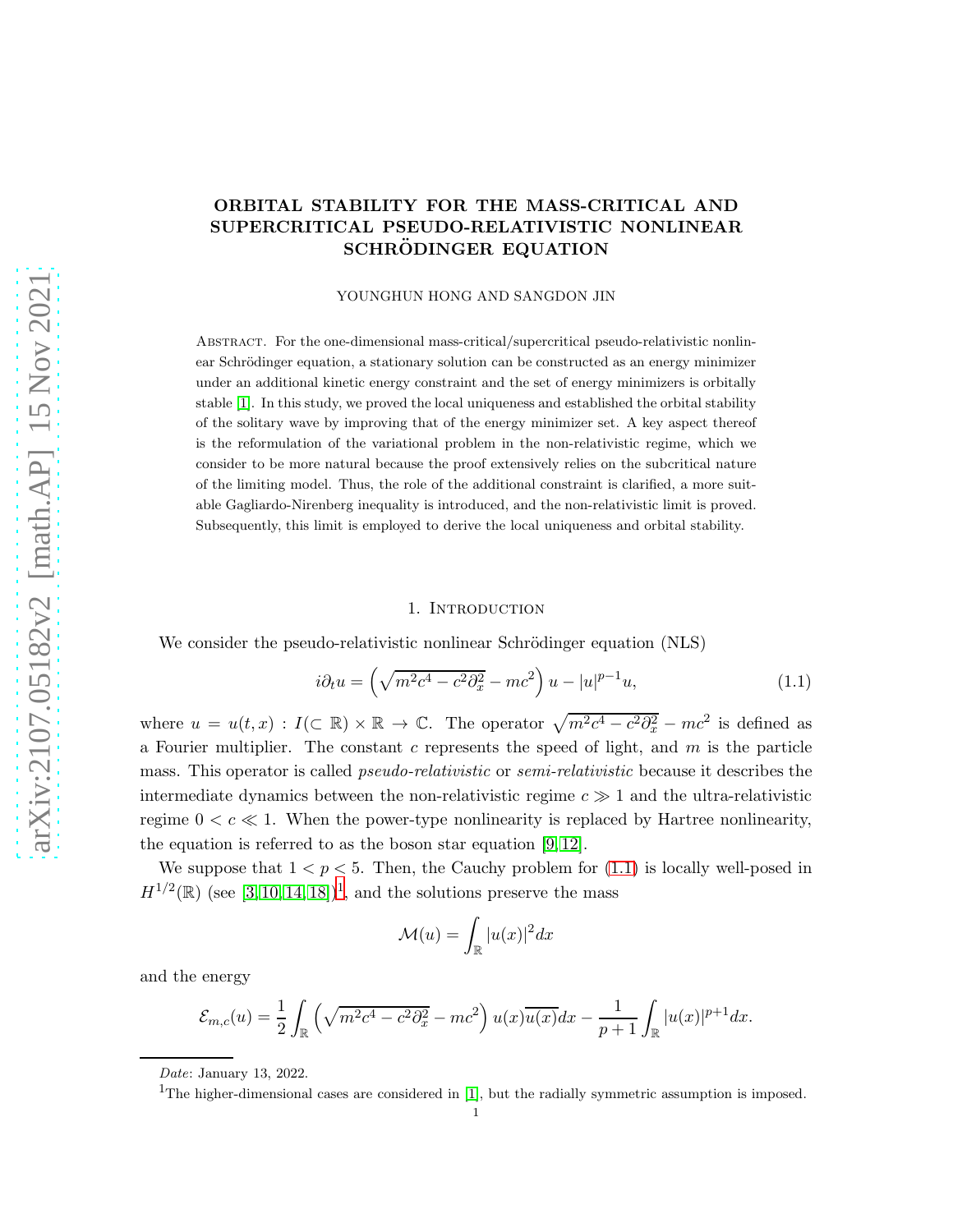#### 2 Y. HONG AND S. JIN

When the nonlinearity is mass-subcritical, that is,  $1 < p < 3$ , the equation [\(1.1\)](#page-0-0) is globally well-posed in  $H^{\frac{1}{2}}(\mathbb{R})$ , and the corresponding energy minimization problem

<span id="page-1-0"></span>
$$
\mathcal{J}(M) := \inf \left\{ \mathcal{E}_{m,c}(u) : u \in H^{\frac{1}{2}}(\mathbb{R}) \text{ and } \mathcal{M}(u) = M \right\}
$$
 (1.2)

yields an orbitally stable ground state (see  $[1, 6]$  $[1, 6]$ ). In contrast, in the mass-critical or supercritical case  $p \in [3, 5)$ , a blow-up is expected to occur (see [\[4,](#page-15-6) [14\]](#page-16-0)), and the variational problem [\(1.2\)](#page-1-0) is not appropriately formulated because  $\mathcal{J}(M) = -\infty$ .

The meaning of the mass-critical nonlinearity is however ambiguous because of its semirelativistic nature. In the non-relativistic regime  $c \gg 1$ , equation [\(1.1\)](#page-0-0) is formally approximated by the mass-subcritical non-relativistic NLS

$$
i\partial_t u = -\frac{1}{2m}\partial_x^2 u - |u|^{p-1}u.
$$

Based thereupon, in the non-relativistic regime, an orbitally stable state can be constructed from a modified energy minimization problem, which is one of the main observations by Bellazzini, Georgiev, and Visciglia [\[1\]](#page-15-0) (see also [\[2\]](#page-15-7) for orbitally stable ground states to NLS with a partial confinement). Precisely, the energy minimization problem with an additional constraint

<span id="page-1-1"></span>
$$
\inf \left\{ \mathcal{E}_{1,1}(u) : \|u\|_{H^{\frac{1}{2}}(\mathbb{R})} \le \frac{1}{2} \text{ and } \mathcal{M}(u) = M \right\}. \tag{1.3}
$$

Furthermore, the existence of an energy minimizer is established, provided that the mass M is sufficiently small. Then, using the standard argument  $[6, 16]$  $[6, 16]$ , the orbital stability of the set of local energy minimizers follows.

In this study, we revisit the variational problem [\(1.3\)](#page-1-1), but we rescale it to clarify the connection to the non-relativistic problem, as in the work by Lenzmann [\[13\]](#page-15-8). Hereafter, we take  $m=\frac{1}{2}$  $\frac{1}{2}$  for numerical simplicity and denote

$$
\mathcal{H}_c := \sqrt{-c^2 \partial_x^2 + \frac{c^4}{4}} - \frac{c^2}{2} \quad \text{and} \quad \mathcal{E}_c(u) := \mathcal{E}_{\frac{1}{2},c}(u) = \frac{1}{2} \|\sqrt{\mathcal{H}_c} u\|_{L^2(\mathbb{R})}^2 - \frac{1}{p+1} \|u\|_{L^{p+1}(\mathbb{R})}^{p+1}.
$$

Then, instead of fixing  $c = 1$ , we choose  $M > 0$  (where M is not necessarily small) and consider the energy minimization problem

<span id="page-1-2"></span>
$$
\mathcal{J}_c(M) := \inf \left\{ \mathcal{E}_c(u) : \|\sqrt{\mathcal{H}_c} u\|_{L^2(\mathbb{R})} \le c^{\frac{p+3}{2(p-1)}} \text{ and } \mathcal{M}(u) = M \right\},\tag{1.4}
$$

which is equivalent to  $(1.3)$  by scaling (see Section [2.1\)](#page-4-0). Using the formal series expansion  $\sqrt{-c^2\partial_x^2 + \frac{c^4}{4}} - \frac{c^2}{2} = -\partial_x^2 - \frac{1}{c^2}$  $\frac{1}{c^2}(\partial_x^2)^2+\cdots$ , via the non-relativistic limit  $c\to\infty$ , the variational problem [\(1.4\)](#page-1-2) is closely related to the mass-subcritical non-relativistic energy minimization problem

<span id="page-1-3"></span>
$$
\mathcal{J}_{\infty}(M) := \inf \left\{ \mathcal{E}_{\infty}(u) : u \in H^1(\mathbb{R}) \text{ and } \mathcal{M}(u) = M \right\},\tag{1.5}
$$

where

$$
\mathcal{E}_{\infty}(u) := \frac{1}{2} ||\partial_x u||_{L^2(\mathbb{R})}^2 - \frac{1}{p+1} ||u||_{L^{p+1}(\mathbb{R})}^{p+1}.
$$
\n(1.6)

Although this connection was previously employed in [\[1\]](#page-15-0), it is rather implicit.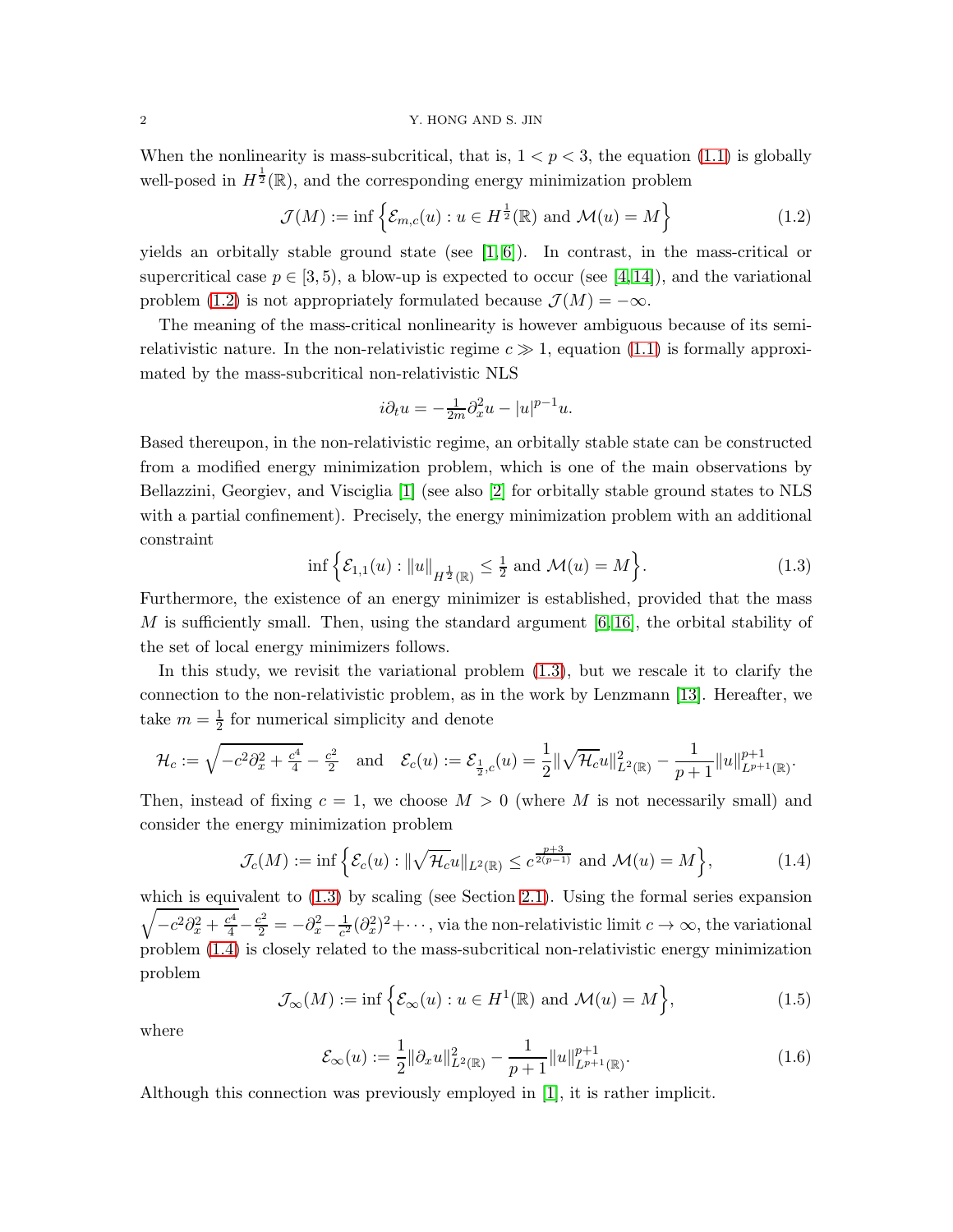Motivated by the formal convergence, we state the existence of a minimizer for the variational problem [\(1.4\)](#page-1-2) as follows.

<span id="page-2-1"></span>**Theorem 1.1** (Minimizer for  $\mathcal{J}_c(M)$  ). Let  $p \in [3,5)$ , and suppose that

$$
c \ge \max\{(\alpha M)^{\frac{p-1}{5-p}}, (\alpha^{\frac{4}{p+3}}M)^{\frac{p-1}{5-p}}\},
$$

where  $\alpha$  is given by [\(2.2\)](#page-5-0). Then, the minimization problem  $\mathcal{J}_c(M)$  possesses a minimizer, which must be of the following form:

$$
e^{i\theta}Q_c(\cdot - x_0)
$$
 with  $x_0 \in \mathbb{R}$ ,  $\theta \in \mathbb{R}$ ,

where  $Q_c$  is non-negative symmetric, and it solves the elliptic equation

<span id="page-2-3"></span>
$$
\mathcal{H}_c Q_c - Q_c^p = -\mu_c Q_c. \tag{1.7}
$$

Moreover, if  $3 < p < 5$  and  $c \ge \max\{(\alpha M)^{\frac{p-1}{5-p}}, (\alpha^{\frac{4}{p+3}}M)^{\frac{p-1}{5-p}}, (\frac{M}{p-5})^{\frac{p-1}{5-p}}\}$  $\frac{M}{p-3}$  $\frac{p-1}{5-p}$ , then  $Q_c$  is a ground state on N in the sense that under the mass constraint  $\mathcal{M}(v) = M$ , it occupies the least energy among solutions to the nonlinear elliptic equation  $\mathcal{H}_c u - u^p = -\lambda u$  for some  $\lambda > 0.2$  $\lambda > 0.2$ 

- Remark 1.2. (1) Theorem [1.1](#page-2-1) was essentially proved in [\[1\]](#page-15-0). The difference is that the assumption of a small mass  $M \ll 1$  [\[1\]](#page-15-0) is transferred to the non-relativistic regime assumption  $c \gg 1$ . Indeed, it could be regarded as simply being a matter of scaling, but it is helpful to clarify the setup of the problem and to improve our intuition. This leads us to modify the Gagliardo-Nirenberg inequality, which is a more appropriate fit for the pseudo-relativistic operator (Proposition [2.1\)](#page-4-1), but the constraint in the minimization problem is also refined (Lemma [3.2\)](#page-8-0). Consequently, we can obtain several useful properties of the minimizer, which can be employed to prove our main result.
	- (2) A similar existence theorem was established for the mass-critical/supercritical pseudorelativistic Hartree-type equation [\[17\]](#page-16-3).

Our main result provides the uniqueness and the orbital stability of the ground state.

<span id="page-2-2"></span>**Theorem 1.3.** Let  $p \in [3, 5)$ . For any sufficiently large  $c \geq 1$ , let  $Q_c$  be an energy minimizer for  $\mathcal{J}_c(M)$  constructed in Theorem [1.1.](#page-2-1)

- (i)  $Q_c$  is unique up to translation and phase shift.
- (ii) For  $\epsilon > 0$ , there exists  $\delta > 0$  such that if

$$
\inf_{x_0,\theta_0 \in \mathbb{R}} \|\sqrt{1+\mathcal{H}_c}(e^{i\theta_0}u_0(x-x_0)-Q_c(x))\|_{L^2(\mathbb{R})} \le \delta,
$$

then the global solution  $u(t)$  to

$$
i\partial_t u = \left(\sqrt{\frac{c^4}{4} - c^2 \partial_x^2} - \frac{c^2}{2}\right) u - |u|^{p-1} u \tag{1.8}
$$

<span id="page-2-0"></span> ${}^{2}$ Precisely,  $\mathcal{E}_{c}(Q_{c}) = \inf \{ \mathcal{E}_{c}(u) : \mathcal{E}_{c} |_{\mathcal{N}}'(u) = 0 \}, \text{ where } \mathcal{N} = \{ v \in H^{\frac{1}{2}}(\mathbb{R}) : \mathcal{M}(v) = M \}.$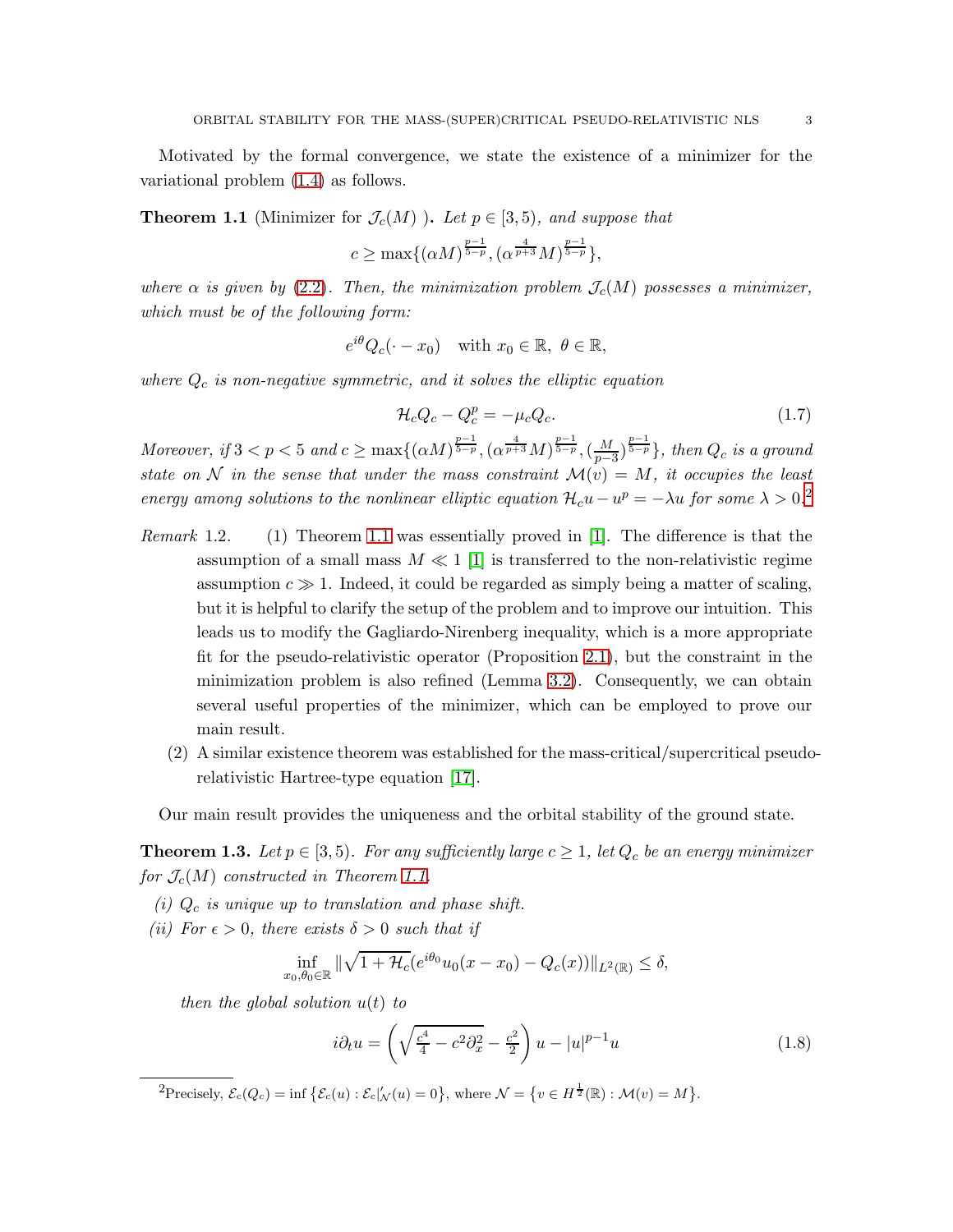with the initial data  $u_0$  satisfies

$$
\inf_{x_1,\theta_1\in\mathbb{R}} \left\| \sqrt{1+\mathcal{H}_c}(e^{i\theta_1}u(t,x-x_1)-Q_c(x)) \right\|_{L^2(\mathbb{R})} \leq \epsilon \quad \text{for all } t \in \mathbb{R}.
$$

Remark 1.4. Theorem [1.3](#page-2-2) (i) can be extended to the multidimensional case  $d \geq 2$  with power-type nonlinearity  $-|u|^{p-1}u$  with  $1+\frac{2}{d} < p < 1+\frac{4}{d}$ . However, because the wellposedness of the time-dependent problem [\(1.1\)](#page-0-0) is known under the radial assumption, only the orbital stability against symmetric perturbations can be obtained (see [\[1\]](#page-15-0)).

*Remark* 1.5. By using scaling in Section [2.1,](#page-4-0) for small  $M > 0$ , one can find a minimizer  $u_M$  for [\(1.3\)](#page-1-1). Then, our main result can be reformulated as follows: for  $\epsilon > 0$ , there exists  $\delta > 0$  such that if

$$
\inf_{x_0,\theta_0 \in \mathbb{R}} \|e^{i\theta_0} v_0(x - x_0) - u_M(x)\|_{H^{\frac{1}{2}}(\mathbb{R})} \le \delta,
$$

then the global solution  $v(t)$  to

$$
i\partial_t v = \sqrt{1 - \partial_x^2} v - |v|^{p-1} v
$$

with the initial data  $v_0$  satisfies

$$
\inf_{x_1,\theta_1\in\mathbb{R}}\left\|e^{i\theta_1}v(t,x-x_1)-u_M(x)\right\|_{H^{\frac{1}{2}}(\mathbb{R})}\leq\epsilon\quad\text{for all }t\in\mathbb{R}.
$$

Note that, compared with the previous result [\[1\]](#page-15-0), the possibility of transforming into a different low-energy state is eliminated.

To prove the main theorem, we employ a connection to the non-relativistic variational problem  $\mathcal{J}_{\infty}(M)$ . Let  $Q_{\infty}$  be a symmetric, positive decreasing ground state for  $\mathcal{J}_{\infty}(M)$ . This minimizer is known to be unique up to translation and phase shift and solves the nonlinear elliptic equation

$$
-\partial_x^2 Q_\infty - Q_\infty^p = -\mu_\infty Q_\infty,
$$

where  $\mu_{\infty}$  is the Lagrange multiplier. A key step in our analysis is to show the convergence from relativistic to non-relativistic minimizers.

<span id="page-3-0"></span>**Proposition 1.6** (Non-relativistic limit). Let  $p \in [3, 5)$ . For a sufficiently large  $c \geq 1$ , let  $Q_c$  be the ground state constructed in Theorem [1.1.](#page-2-1) Then,  $Q_c \rightarrow Q_{\infty}$  in  $H^1(\mathbb{R})$  and  $\mu_c \to \mu_\infty$  as  $c \to \infty$ .

By the convergence  $Q_c \to Q_\infty$ , we obtain a certain coercivity estimate for the linearized operator at  $Q_c$  (see Lemma [5.2\)](#page-11-0). Then, using this estimate, we deduce a contradiction by comparing the energies, provided that there are two minimizers (see Section [5\)](#page-10-0).

Remark 1.7. In the mass-critical/supercritical case, a radially symmetric solution to [\(1.7\)](#page-2-3) is constructed near  $Q_{\infty}$  in [\[7\]](#page-15-9) via the contraction mapping argument. The convergence  $Q_c \to Q_\infty$  and the local uniqueness show that it is identified with the solution obtained by the variational method.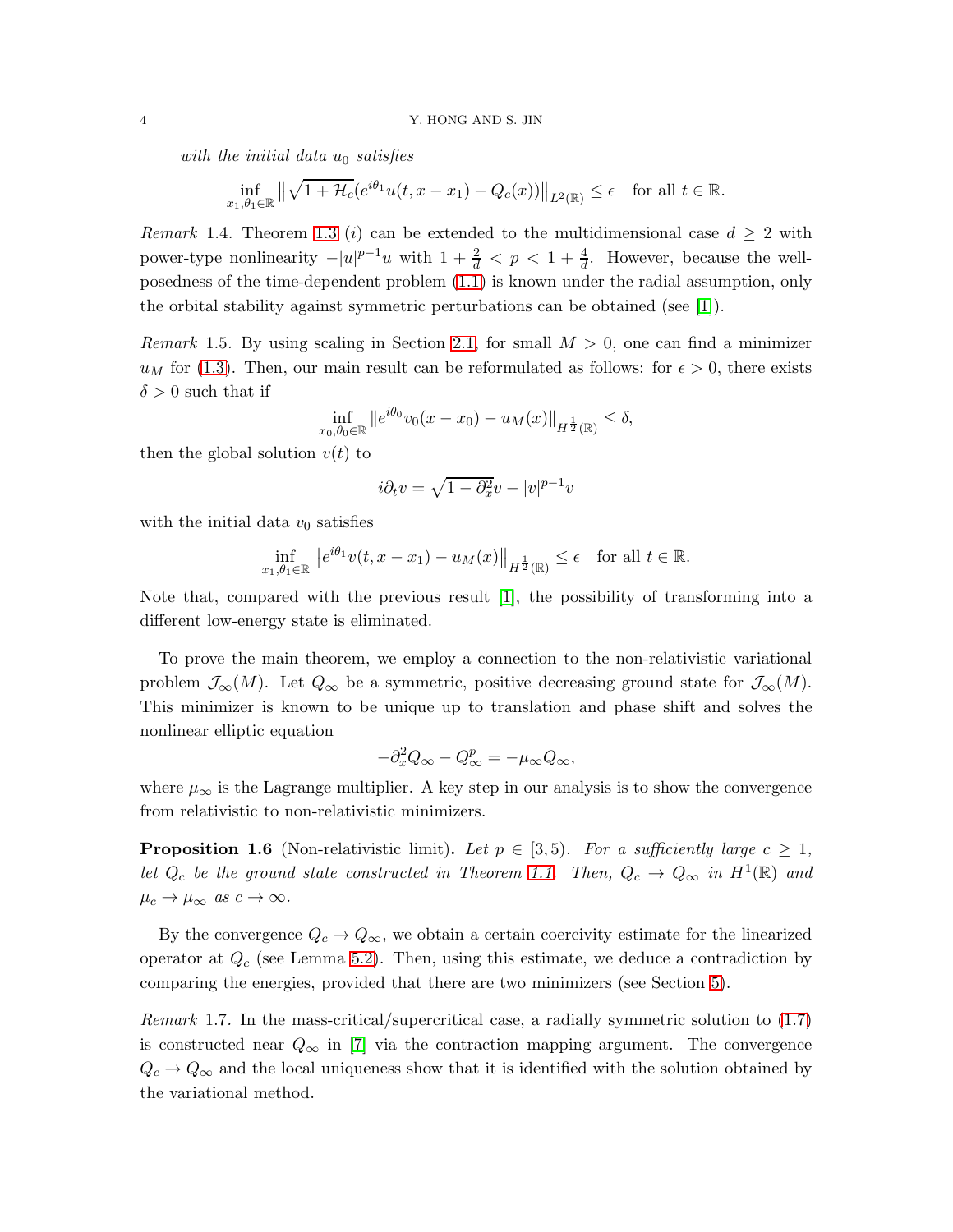1.1. Organization of this paper. The remainder of this paper is organized as follows. In

Section [2,](#page-4-2) we provide preliminaries for the proof of the main results. This section describes a scaling property, a modified Gagliardo-Nirenberg inequality, well-posedness of the pseudorelativistic NLS, and non-relativistic minimization problem. In Section [3,](#page-7-0) we prove Theorem [1.1](#page-2-1) using the modified Gagliardo-Nirenberg inequality and the results for the non-relativistic minimization problem. In Section [4,](#page-9-0) we present the non-relativistic limit of a minimizer  $Q_c$ for  $\mathcal{J}_c(M)$  (Proposition [1.6\)](#page-3-0). In Section [5,](#page-10-0) we establish the uniqueness of minimizer  $Q_c$  for  $\mathcal{J}_c(M)$  (Theorem [1.3\)](#page-2-2). Finally, in Appendix [A,](#page-13-0) for completeness of the paper, we present that a minimizer  $Q_c$  is a ground state solution as stated in Theorem [1.1.](#page-2-1)

1.2. Acknowledgment. This research was supported by the Basic Science Research Program through the National Research Foundation of Korea (NRF) funded by the Ministry of Science and ICT (NRF-2020R1A2C4002615).

## 2. Preliminaries

<span id="page-4-2"></span><span id="page-4-0"></span>2.1. Scaling. By a simple change of the variable, the parameter  $c$  in the variational problem [\(1.4\)](#page-1-2) is scaled as follows. Let  $u(x) = c^{\frac{2}{p-1}}v(cx)$ . Then, we have

$$
\mathcal{M}(u) = c^{\frac{5-p}{p-1}} \mathcal{M}(v),
$$

$$
\mathcal{E}_{m,c}(u) = c^{\frac{p+3}{p-1}} \mathcal{E}_{m,1}(v),
$$

$$
\|\sqrt{\mathcal{H}_{m,c}}u\|_{L^{2}(\mathbb{R})} = c^{\frac{p+3}{2(p-1)}}\|\sqrt{\mathcal{H}_{m,1}}v\|_{L^{2}(\mathbb{R})}
$$

where  $\mathcal{H}_{m,c} = \sqrt{m^2c^4 - c^2\partial_x^2} - mc^2$ . Thus, the minimization problem

$$
\inf \left\{ \mathcal{E}_{m,c}(u) : \|\sqrt{\mathcal{H}_{m,c}}u\|_{L^2(\mathbb{R})} \leq c^{\frac{p+3}{2(p-1)}} \text{ and } \mathcal{M}(u) = M \right\}
$$

is equivalent to

$$
\inf \left\{ \mathcal{E}_{m,1}(v) : \|\sqrt{\mathcal{H}_{m,1}}v\|_{L^2(\mathbb{R})} \leq 1 \text{ and } \mathcal{M}(v) = c^{-\frac{5-p}{p-1}}M \right\}.
$$

2.2. Modified Gagliardo-Nirenberg inequality. The Gagliardo-Nirenberg inequality states that, for  $p \ge 1$  with  $\frac{1}{p+1} > \frac{1-2s}{2}$ ,

<span id="page-4-3"></span>
$$
||u||_{L^{p+1}(\mathbb{R})}^{p+1} \leq C_{s,p+1}||u||_{L^{2}(\mathbb{R})}^{\frac{(2s-1)p+(2s+1)}{2s}}|||\partial_{x}|^{s}u||_{L^{2}(\mathbb{R})}^{\frac{p-1}{2s}}, \qquad (2.1)
$$

,

where  $u \in L^2(\mathbb{R})$ ,  $|\partial_x|^s u \in L^2(\mathbb{R})$  and  $C_{s,p+1}$  is a sharp constant. For the pseudo-relativistic NLS and its non-relativistic limit, this inequality is modified considering that the pseudorelativistic operator acts differently on low and high frequencies.

<span id="page-4-1"></span>**Proposition 2.1** (Modified Gagliardo-Nirenberg inequality). For  $p > 1$ , let

$$
C_{GN}=2^{\frac{3p-1}{2}}\max\{C_{1,p+1},C_{\frac{1}{2},p+1}\},
$$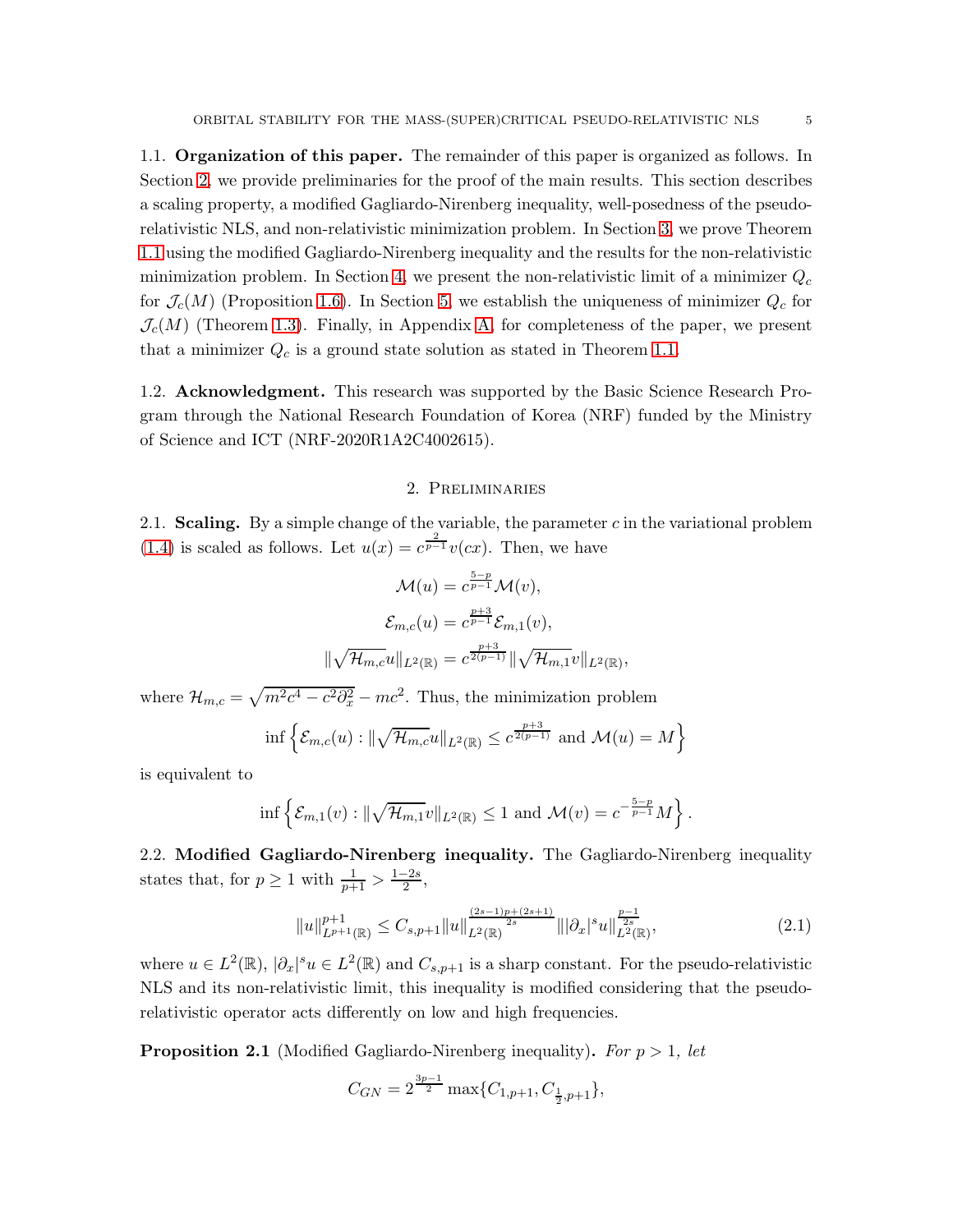where  $C_{s,p+1}$  is the sharp constant for the Gagliardo-Nirenberg inequality [\(2.1\)](#page-4-3). Then, for any  $c \geq 1$  and  $\delta \in (0,1]$ , we have

$$
||u||_{L^{p+1}(\mathbb{R})}^{p+1} \leq C_{GN} \left\{ ||u||_{L^{2}(\mathbb{R})}^{\frac{p+3}{2}} ||\sqrt{\mathcal{H}_c} P_{\leq c\delta} u||_{L^{2}(\mathbb{R})}^{\frac{p-1}{2}} + \frac{1}{(c\delta)^{\frac{p-1}{2}}} ||u||_{L^{2}(\mathbb{R})}^{2} ||\sqrt{\mathcal{H}_c} P_{>c\delta} u||_{L^{2}(\mathbb{R})}^{p-1} \right\},
$$
  
where  $P_{\leq c\delta} u = (\mathbf{1}_{|\cdot| \leq c\delta} \hat{u})^{\vee}$  and  $P_{>c\delta} u = u - P_{\leq c\delta} u$ .

The following bounds for the symbol are useful.

<span id="page-5-1"></span>**Lemma 2.2** (Symbol of the pseudo-relativistic operator). For  $\delta \in (0,1]$ , we have

$$
\sqrt{c^2|\xi|^2 + \frac{c^4}{4}} - \frac{c^2}{2} \ge \begin{cases} \frac{1}{2}|\xi|^2 & \text{if } |\xi| \le c\delta, \\ \frac{c\delta}{2}|\xi| & \text{if } |\xi| \ge c\delta. \end{cases}
$$

and

$$
\sqrt{c^2|\xi|^2 + \frac{c^4}{4}} - \frac{c^2}{2} \le |\xi|^2 \quad \text{for all } \xi.
$$

*Proof.* Because  $\sqrt{c^2|\xi|^2 + \frac{c^4}{4}} - \frac{c^2}{2} = \frac{c^2}{2}$  $\frac{c^2}{2} f(\frac{4|\xi|^2}{c^2})$  $\frac{|\xi|^2}{c^2}$ , where  $f(t) = \sqrt{1+t} - 1$ , it suffices to show the appropriate bounds for  $f(t)$ . Evidently,  $f(t) \leq \frac{t}{2}$  $\frac{t}{2}$ . Moreover, if  $0 \le t \le 3\delta^2$ , then by the mean-value theorem, there exists  $t_* \in [0, 3\delta^2]$  such that  $f(t) = \frac{1}{2\sqrt{1+t_*}}t \ge \frac{1}{4}$  $\frac{1}{4}t$ . On the other hand, if  $t \geq 3\delta^2$ , then  $f(t) = \frac{t}{\sqrt{t+1}+1} \geq \frac{\delta}{2}$ 2  $\sqrt{t}$  because  $\frac{\sqrt{t}}{\sqrt{t}}$  $\frac{\sqrt{t}}{\sqrt{t+1}+1}$  increases.

Proof of Proposition [2.1.](#page-4-1) Decomposing the high and low frequencies and then applying the Gagliardo-Nirenberg inequality, we obtain

$$
||u||_{L^{p+1}(\mathbb{R})}^{p+1} \le 2^p \left\{ ||P_{\le c\delta}u||_{L^{p+1}(\mathbb{R})}^{p+1} + ||P_{>c\delta}u||_{L^{p+1}(\mathbb{R})}^{p+1} \right\}
$$
  

$$
\le 2^p \left\{ C_{1,p+1}||u||_{L^2(\mathbb{R})}^{\frac{p+3}{2}}||\partial_x|P_{\le c\delta}u||_{L^2(\mathbb{R})}^{\frac{p-1}{2}} + C_{\frac{1}{2},p+1}||u||_{L^2(\mathbb{R})}^2||\partial_x|^{1/2}P_{>c\delta}u||_{L^2(\mathbb{R})}^{p-1} \right\}
$$

Hence, using the lower bound in Lemma [2.2,](#page-5-1) we complete the proof.  $\Box$ 

Proposition [2.1](#page-4-1) and the Cauchy-Schwarz inequality imply that  $\mathcal{J}_c(M)$  has a lower bound.

Corollary 2.3. Let  $p \in [3,5)$ . Then,  $\mathcal{J}_c(M) > -\infty$  for all  $c \geq 1$ .

Throughout this paper, we let

<span id="page-5-0"></span>
$$
\alpha = \frac{4C_{GN}}{p+1} = \frac{2^{\frac{3(p+1)}{2}}}{p+1} \max\left\{C_{1,p+1}, C_{\frac{1}{2},p+1}\right\},\tag{2.2}
$$

where  $C_{s,p+1}$  is the sharp constant for the Gagliardo-Nirenberg inequality [\(2.1\)](#page-4-3).

Another important consequence of Proposition [2.1](#page-4-1) is the separation of the negative energy function set for the pseudo-relativistic NLS.

<span id="page-5-2"></span>**Corollary 2.4** (Separation of the negative energy function space). Let  $p \in [3, 5)$  and  $c \ge \max\{(\alpha M)^{\frac{p-1}{5-p}}, (\alpha^{\frac{4}{p+3}}M)^{\frac{p-1}{5-p}}\},$  where  $\alpha$  is given by [\(2.2\)](#page-5-0). Suppose that  $\mathcal{M}(u) = M$  and  $\mathcal{E}_c(u) < 0$ . Then, either  $\|\sqrt{\mathcal{H}_c}u\|_{L^2(\mathbb{R})} > c^{\frac{p+3}{2(p-1)}}$  or  $\|\sqrt{\mathcal{H}_c}u\|_{L^2(\mathbb{R})} \leq \alpha^{\frac{2}{5-p}}M^{\frac{p+3}{2(5-p)}}$  holds.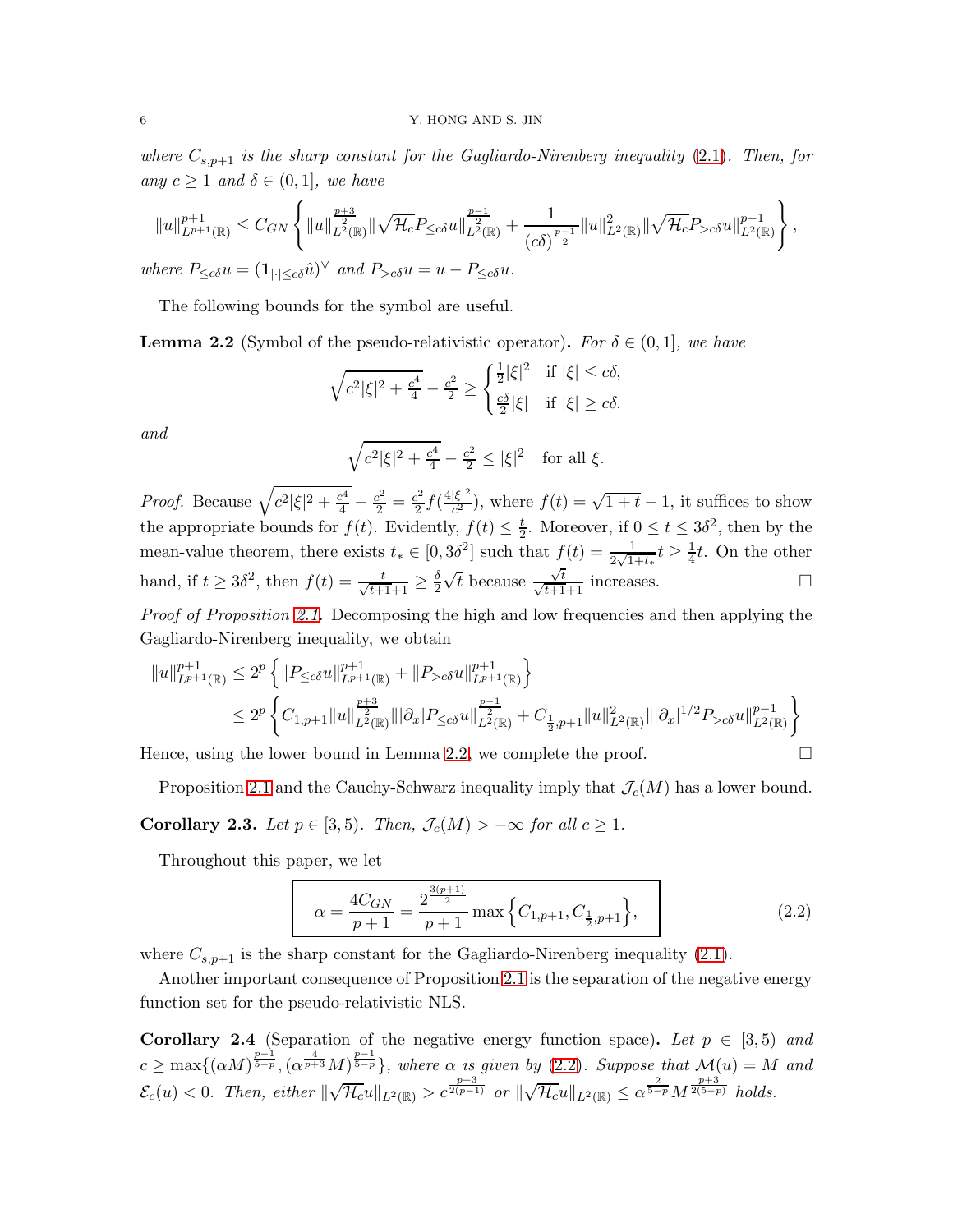<span id="page-6-0"></span>Remark 2.5. In other words, if  $\mathcal{M}(u) = M$ ,  $\mathcal{E}_c(u) < 0$  and  $\|\sqrt{\mathcal{H}_c}u\|_{L^2(\mathbb{R})} \leq c^{\frac{p+3}{2(p-1)}},$  then  $\parallel$  $\sqrt{\mathcal{H}_c}u\|_{L^2(\mathbb{R})}\leq \alpha^{\frac{2}{5-p}}M^{\frac{p+3}{2(5-p)}}.$ 

Proof of Corollary [2.4.](#page-5-2) Note that, because  $c \ge (\alpha^{\frac{4}{p+3}} M)^{\frac{p-1}{5-p}}$ , we have  $c^{\frac{p+3}{2(p-1)}} \ge \alpha^{\frac{2}{5-p}} M^{\frac{p+3}{2(5-p)}}$ . By Proposition [2.1](#page-4-1) with  $\delta = 1$ , we write

$$
\mathcal{E}_c(u) \geq \frac{1}{2} \|\sqrt{\mathcal{H}_c}u\|_{L^2(\mathbb{R})}^2 - \frac{\alpha}{4} \left\{ \|u\|_{L^2(\mathbb{R})}^{\frac{p+3}{2}} \|\sqrt{\mathcal{H}_c}u\|_{L^2(\mathbb{R})}^{\frac{p-1}{2}} + c^{-\frac{p-1}{2}} \|u\|_{L^2(\mathbb{R})}^2 \|\sqrt{\mathcal{H}_c}u\|_{L^2(\mathbb{R})}^{p-1} \right\}.
$$

If  $\|\sqrt{\mathcal{H}_c}u\|_{L^2(\mathbb{R})}\leq c^{\frac{p+3}{2(p-1)}}$ , then by the assumptions, it follows that

$$
\mathcal{E}_{c}(u) \geq \frac{1}{2} \|\sqrt{\mathcal{H}_{c}}u\|_{L^{2}(\mathbb{R})}^{2} - \frac{\alpha}{4} \left\{ M^{\frac{p+3}{4}} \|\sqrt{\mathcal{H}_{c}}u\|_{L^{2}(\mathbb{R})}^{\frac{p-1}{2}} + Mc^{-\frac{5-p}{p-1}} \|\sqrt{\mathcal{H}_{c}}u\|_{L^{2}(\mathbb{R})}^{2} \right\}
$$
\n
$$
= \left(\frac{1}{2} - \frac{\alpha}{4}c^{-\frac{5-p}{p-1}}M\right) \|\sqrt{\mathcal{H}_{c}}u\|_{L^{2}(\mathbb{R})}^{\frac{p-1}{2}} \left\{ \|\sqrt{\mathcal{H}_{c}}u\|_{L^{2}(\mathbb{R})}^{\frac{5-p}{2}} - \frac{\alpha M^{\frac{p+3}{4}}}{4\left(\frac{1}{2} - \frac{\alpha}{4}c^{-\frac{5-p}{p-1}}M\right)} \right\}
$$
\n
$$
\geq \frac{1}{4} \|\sqrt{\mathcal{H}_{c}}u\|_{L^{2}(\mathbb{R})}^{\frac{p-1}{2}} \left\{ \|\sqrt{\mathcal{H}_{c}}u\|_{L^{2}(\mathbb{R})}^{\frac{5-p}{2}} - \alpha M^{\frac{p+3}{4}} \right\},
$$
\n
$$
(2.3)
$$

where  $c \geq (\alpha M)^{\frac{p-1}{5-p}}$  in the previous step. Hence, because  $\mathcal{E}_c(u) < 0$ , we conclude that  $\parallel$  $\sqrt{\mathcal{H}_c}u\|_{L^2(\mathbb{R})}\leq \alpha^{\frac{2}{5-p}}M^{\frac{p+3}{2(5-p)}}$ .

2.3. Well-posedness of the pseudo-relativistic NLS. Even in the mass-(super)critical case, if  $c \geq 1$  is sufficiently large, a negative energy solution exists globally in time, and its kinetic energy is not extremely large.

**Proposition 2.6** (Global well-posedness). Let  $p \in [3, 5)$  and

$$
c \ge \max\{(\alpha M)^{\frac{p-1}{5-p}}, (\alpha^{\frac{4}{p+3}} M)^{\frac{p-1}{5-p}}\},\
$$

where  $\alpha$  is given by [\(2.2\)](#page-5-0). Suppose that  $\mathcal{M}(u_0) = M$ ,  $\mathcal{E}_c(u_0) < 0$ , and  $\|\sqrt{\mathcal{H}_c}u_0\|_{L^2(\mathbb{R})} \leq$  $c^{\frac{p+3}{2(p-1)}},$  and let  $u(t)$  be the local solution to the pseudo-relativistic NLS [\(1.1\)](#page-0-0) with initial data  $u_0$ . Then,  $u(t)$  exists globally in time, and

$$
\sup_{t\in\mathbb{R}}\|\sqrt{\mathcal{H}_c}u(t)\|_{L^2(\mathbb{R})}\leq\alpha^{\frac{2}{5-p}}M^{\frac{p+3}{2(5-p)}}.
$$

*Proof.* Because  $\|\sqrt{\mathcal{H}_c}u_0\|_{L^2(\mathbb{R})} \leq c^{\frac{p+3}{2(p-1)}}$  and  $u_0$  has a negative energy, it follows from Re- $\max_{k} 2.5 \text{ that } \|\sqrt{\mathcal{H}_c}u_0\|_{L^2(\mathbb{R})} \leq \alpha^{\frac{2}{5-p}}M^{\frac{p+3}{2(5-p)}}.$  $\max_{k} 2.5 \text{ that } \|\sqrt{\mathcal{H}_c}u_0\|_{L^2(\mathbb{R})} \leq \alpha^{\frac{2}{5-p}}M^{\frac{p+3}{2(5-p)}}.$  $\max_{k} 2.5 \text{ that } \|\sqrt{\mathcal{H}_c}u_0\|_{L^2(\mathbb{R})} \leq \alpha^{\frac{2}{5-p}}M^{\frac{p+3}{2(5-p)}}.$  Hence, by continuity,  $\|\sqrt{\mathcal{H}_c}u(t)\|_{L^2(\mathbb{R})} \leq$  $c^{\frac{p+3}{2(p-1)}}$  for all sufficiently small  $|t|$ , but from Remark [2.5,](#page-6-0) the solution obeys  $\|\sqrt{\mathcal{H}_c}u(t)\|_{L^2(\mathbb{R})}\leq$  $\alpha^{\frac{2}{5-p}}M^{\frac{p+3}{2(5-p)}}$  for all small |t|. Repeating this analysis, we conclude that the same bound holds for all t.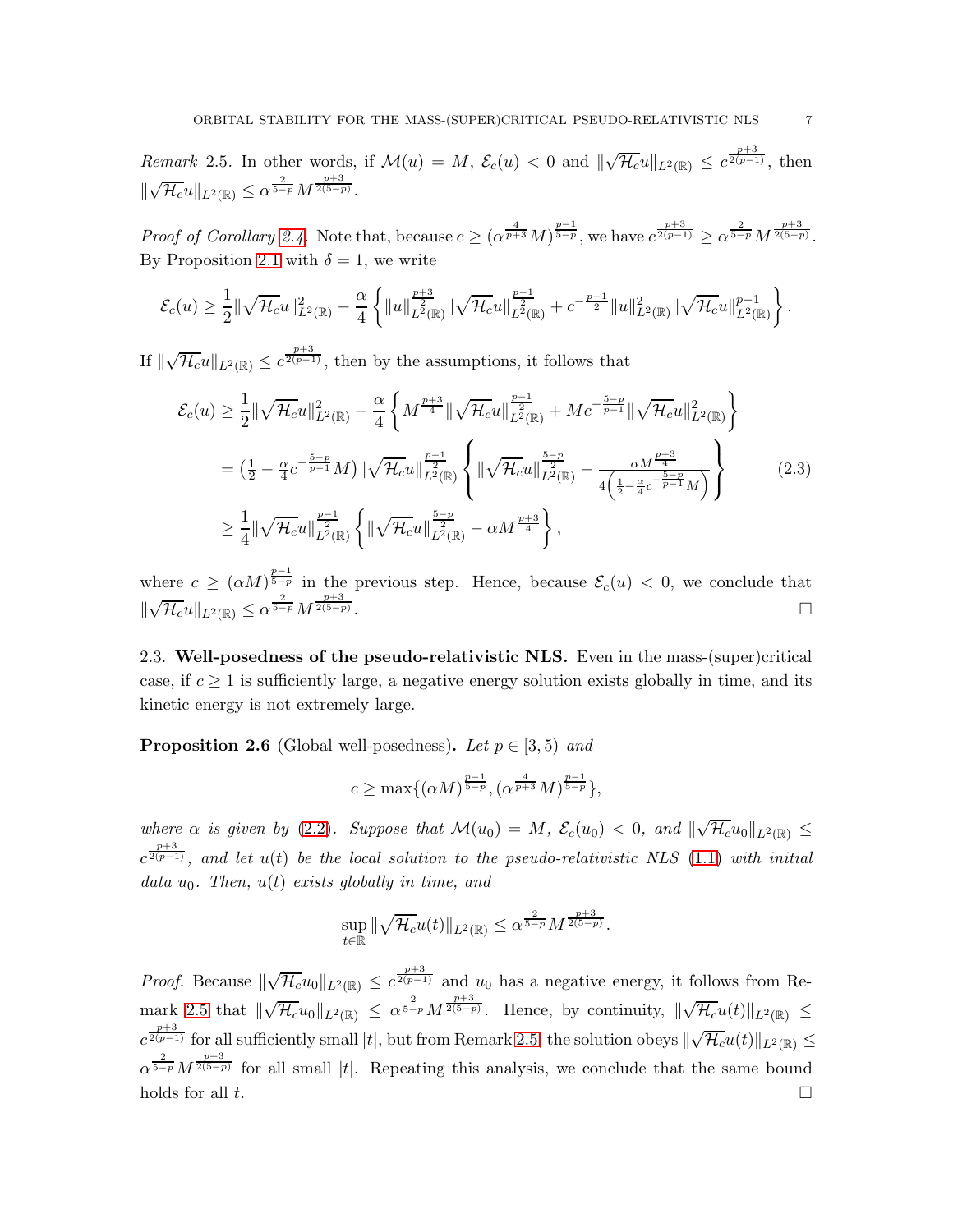2.4. Non-relativistic minimization problem. We summarize the known results for the limit case [\(1.5\)](#page-1-3). The variational problem (1.5) attains a positive minimizer  $Q_{\infty}$ . This minimizer is unique up to translation and phase shift, and it solves the Euler-Lagrange equation  $-\partial_x^2 Q_\infty - Q_\infty^p = -\mu_\infty Q_\infty$  for some Lagrange multiplier  $\mu_\infty > 0$ . Moreover, it is symmetric, smooth, and exponentially decreasing (see [\[5,](#page-15-10)[16\]](#page-16-2)). Using the following identities,

$$
0 = \|\partial_x Q_{\infty}\|_{L^2(\mathbb{R})}^2 - \|Q_{\infty}\|_{L^{p+1}(\mathbb{R})}^{p+1} + \mu_{\infty} \|Q_{\infty}\|_{L^2(\mathbb{R})}^2
$$

and

$$
0 = 2 \int_{\mathbb{R}} x \partial_x Q_{\infty} (-\partial_x^2 Q_{\infty} - Q_{\infty}^p + \mu_{\infty} Q_{\infty}) dx
$$
  
= 
$$
\|\partial_x Q_{\infty}\|_{L^2(\mathbb{R})}^2 + \frac{2}{p+1} \|Q_{\infty}\|_{L^{p+1}(\mathbb{R})}^{p+1} - \mu_{\infty} \|Q_{\infty}\|_{L^2(\mathbb{R})}^2,
$$

we find that

<span id="page-7-1"></span>
$$
\|\partial_x Q_{\infty}\|_{L^2(\mathbb{R})}^2 = \frac{p-1}{p+3} \mu_{\infty} M, \quad \|Q_{\infty}\|_{L^{p+1}(\mathbb{R})}^{p+1} = \frac{2(p+1)}{p+3} \mu_{\infty} M,\tag{2.4}
$$

where  $M = \mathcal{M}(Q_{\infty})$ . In [\[20\]](#page-16-4), it was proved that  $Q_{\infty}$  provides a sharp constant for the Gagliardo-Nirenberg inequality (see [\(2.1\)](#page-4-3))

$$
C_{1,p+1} = \frac{\|Q_{\infty}\|_{L^{p+1}(\mathbb{R})}^{p+1}}{\|Q_{\infty}\|_{L^2(\mathbb{R})}^{\frac{p+3}{2}}\| \partial_x Q_{\infty}\|_{L^2(\mathbb{R})}^{\frac{p-1}{2}}} = \frac{2(p+1)}{(p+3)^{\frac{5-p}{4}}(p-1)^{\frac{p-1}{4}}}\frac{\mu_{\infty}^{\frac{5-p}{4}}}{M^{\frac{p-1}{2}}},
$$

where [\(2.4\)](#page-7-1) are used in the final step. Then, inserting  $\mu_{\infty} = (p+3) \left[ \frac{(p-1)^{\frac{p-1}{4}} C_{1,p+1}}{2(p+1)} \right]^{ \frac{4}{5-p}} M^{ \frac{2(p-1)}{5-p} }$ into [\(2.4\)](#page-7-1), we obtain

<span id="page-7-2"></span>
$$
\|\partial_x Q_{\infty}\|_{L^2(\mathbb{R})}^2 = \left[\frac{(p-1)C_{1,p+1}}{2(p+1)}\right]^{\frac{4}{5-p}} M^{\frac{p+3}{5-p}} \tag{2.5}
$$

and

<span id="page-7-3"></span>
$$
\mathcal{J}_{\infty}(M) = -\frac{5-p}{2(p+3)}\mu_{\infty}M = -\frac{5-p}{2}\left[\frac{(p-1)^{\frac{p-1}{4}}C_{1,p+1}}{2(p+1)}\right]^{\frac{4}{5-p}}M^{\frac{p+3}{5-p}} < 0.
$$
 (2.6)

### 3. Existence of a minimizer: Proof of Theorem [1.1](#page-2-1)

<span id="page-7-0"></span>We consider the variational problem  $\mathcal{J}_c(M)$  (see [\(1.4\)](#page-1-2)) and prove the existence of a minimizer and its basic properties (Theorem [1.1\)](#page-2-1). As a first step, we show that  $\mathcal{J}_c(M)$  has a negative upper bound.

<span id="page-7-4"></span>**Lemma 3.1** (Comparison between  $\mathcal{J}_c(M)$  and  $\mathcal{J}_{\infty}(M)$ ). Assume that  $p \in [3,5)$  and  $c \geq$  $(\alpha^{\frac{4}{p+3}}M)^{\frac{p-1}{5-p}}$ . Then,  $Q_{\infty}$  is admissible for  $\mathcal{J}_{c}(M)$ , and

$$
\mathcal{J}_c(M) \le \mathcal{E}_c(Q_\infty) \le \mathcal{E}_\infty(Q_\infty) = \mathcal{J}_\infty(M) < 0.
$$

*Proof.* By [\(2.2\)](#page-5-0), [\(2.5\)](#page-7-2), Lemma [2.2](#page-5-1) and the assumptions  $p \in [3, 5)$  and  $c \ge (\alpha^{\frac{4}{p+3}} M)^{\frac{p-1}{5-p}}$ , we obtain

$$
\|\sqrt{\mathcal{H}_c}Q_{\infty}\|_{L^2(\mathbb{R})} \le \|\partial_x Q_{\infty}\|_{L^2(\mathbb{R})} = \left[\frac{(p-1)C_{1,p+1}}{2(p+1)}\right]^{\frac{2}{5-p}} M^{\frac{p+3}{2(5-p)}} \le \alpha^{\frac{2}{5-p}} M^{\frac{p+3}{2(5-p)}} \le c^{\frac{p+3}{2(p-1)}}.
$$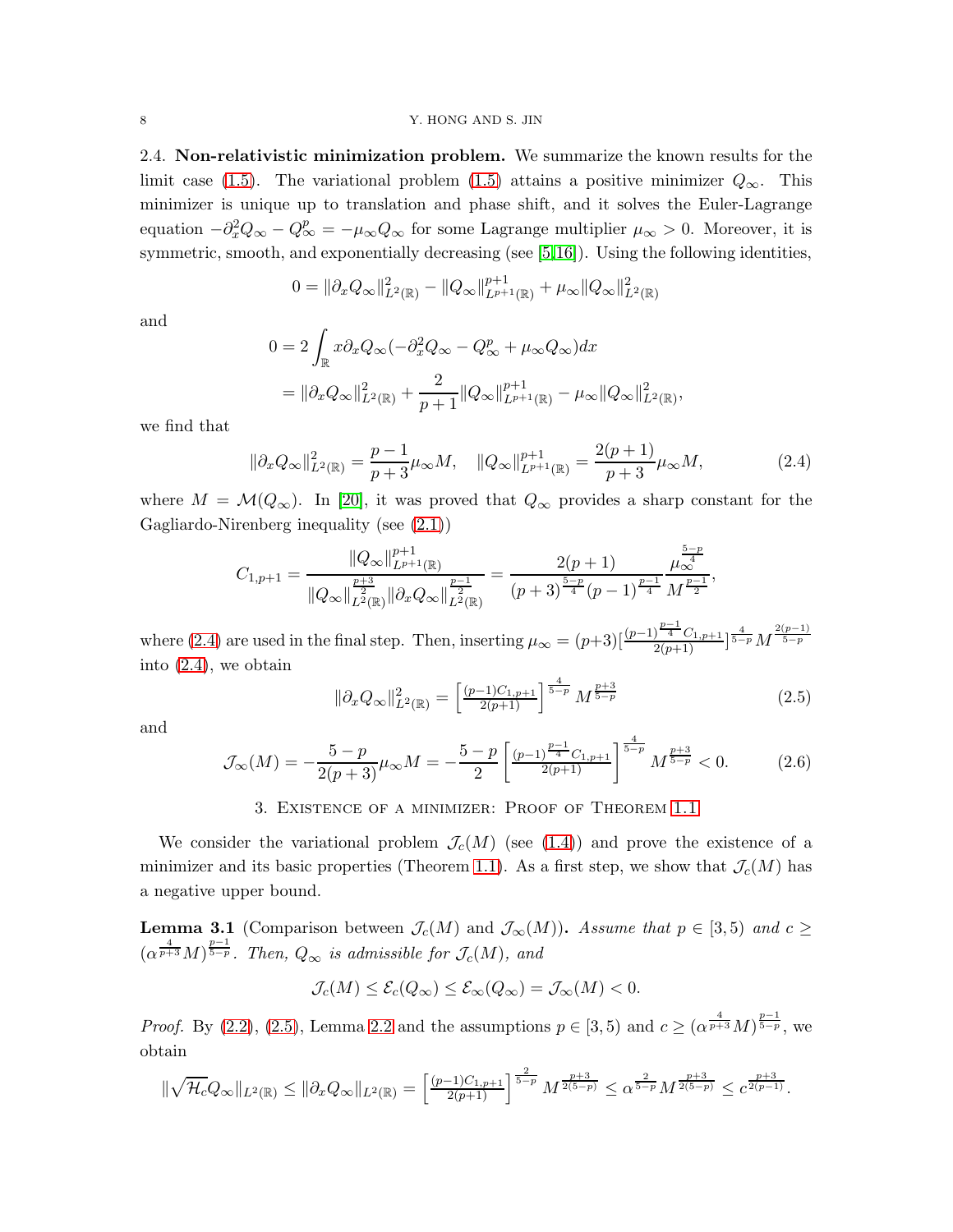Moreover, by [\(2.6\)](#page-7-3) and the fact that  $\|\sqrt{\mathcal{H}_c}Q_\infty\|_{L^2(\mathbb{R})} \le \|\partial_x Q_\infty\|_{L^2(\mathbb{R})}$ , we obtain  $\mathcal{E}_c(Q_\infty) \le$  $\mathcal{E}_{\infty}(Q_{\infty}) = \mathcal{J}_{\infty}(M) < 0$ . This proves the lemma by the definition of  $\mathcal{J}_{c}(M)$ .

Next, we observe from Corollary [2.4](#page-5-2) that the constraint in  $\mathcal{J}_c(M)$  can be refined.

<span id="page-8-0"></span>**Lemma 3.2** (Refined constraint minimization). Assume that  $p \in [3, 5)$ . Then, for any  $c \ge \max\{(\alpha M)^{\frac{p-1}{5-p}}, (\alpha^{\frac{4}{p+3}}M)^{\frac{p-1}{5-p}}\},\$  we have

$$
\mathcal{J}_c(M) = \inf \left\{ \mathcal{E}_c(u) : \|\sqrt{\mathcal{H}_c} u\|_{L^2(\mathbb{R})} \le \alpha^{\frac{2}{5-p}} M^{\frac{p+3}{2(5-p)}} \text{ and } \|u\|_{L^2(\mathbb{R})}^2 = M \right\}.
$$
 (3.1)

*Proof.* Let  $\{u_n\}_{n=1}^{\infty}$  be a minimizing sequence for  $\mathcal{J}_c(M)$ . For a sufficiently large  $n \geq 1$ , by Lemma [3.1,](#page-7-4) the set of admissible functions is not empty and  $\mathcal{E}_c(u_n) < 0$ . Hence, Corollary [2.4](#page-5-2) implies that  $\|\sqrt{\mathcal{H}_c}u_n\|_{L^2(\mathbb{R})} \leq \alpha^{\frac{2}{5-p}}M^{\frac{p+3}{2(5-p)}}$  holds.

Now, we can show that a minimizer exists for [\(1.4\)](#page-1-2).

*Proof of Theorem [1.1.](#page-2-1)* Let  ${u_n}_{n=1}^{\infty}$  be a minimizing sequence for  $\mathcal{J}_c(M)$ . Then, by Lemma [3.2,](#page-8-0) it is uniformly bounded in  $H^{1/2}(\mathbb{R})$ , and thus,  $u_n \rightharpoonup \tilde{u}$  in  $H^{1/2}(\mathbb{R})$  up to a subsequence. However, we have

<span id="page-8-1"></span>
$$
\liminf_{n \to \infty} \|u_n\|_{L^{p+1}(\mathbb{R})} > 0,
$$
\n(3.2)

because, by Lemma [3.1,](#page-7-4)  $0 > \mathcal{J}_c(M) = \mathcal{E}_c(u_n) - o_n(1) \ge -\frac{1}{p+1} ||u_n||_{L^{p+1}(\mathbb{R})}^{p+1} - o_n(1)$ . Here,  $o_n(1)$  means that  $o_n(1) = a_n \to 0$  as  $n \to \infty$ , where  $a_n \in \mathbb{R}$ . Hence,  $\tilde{u} \neq 0$  in  $L^{p+1}(\mathbb{R})$ .

We claim that  $u_n \to \tilde{u}$  in  $L^2(\mathbb{R})$ . If the claim is not true, then passing to a subsequence,

$$
\|\tilde{u}\|_{L^2(\mathbb{R})}^2 = M', \quad \|u_n - \tilde{u}\|_{L^2(\mathbb{R})}^2 \to M - M' \in (0, M).
$$

and thus,

$$
\mathcal{E}_c(u_n) = \mathcal{E}_c(\tilde{u}) + \mathcal{E}_c(u_n - \tilde{u}) + o_n(1) \ge \mathcal{J}_c(M') + \mathcal{J}_c(M - M') - o_n(1).
$$

Let  $\{v_n\}_{n=1}^{\infty}$  be a minimizing sequence for  $\mathcal{J}_c(M')$ . Then, as observed above (see [\(3.2\)](#page-8-1)), passing to a subsequence, lim inf  $\liminf_{n\to\infty} ||v_n||_{L^{p+1}(\mathbb{R})}^{p+1} \ge \delta_0 > 0$  for a small  $\delta_0 > 0$ . Furthermore,  $\sqrt{\frac{M}{M'}}v_n$  is admissible for  $\mathcal{J}_c(M)$ , because Lemma [3.2](#page-8-0) implies that  $\sqrt[n]{\mathcal{H}_c}(\sqrt{\frac{M}{M'}}v_n)\|^2_{L^2(\mathbb{R})} \leq$  $\frac{M}{M'}\alpha^{\frac{4}{5-p}}(M')^{\frac{p+3}{5-p}} \leq \alpha^{\frac{4}{5-p}}M^{\frac{p+3}{5-p}}$  and  $\|\sqrt{\frac{M}{M'}}v_n\|_{L^2(\mathbb{R})}^2 = M$ . Therefore, it follows that

$$
\mathcal{J}_c(M) \le \mathcal{E}_c(\sqrt{\frac{M}{M'}}v_n) = \frac{M}{M'}\mathcal{E}_c(v_n) - \frac{1}{p+1}\frac{M}{M'}\left[\left(\frac{M}{M'}\right)^{\frac{p-1}{2}} - 1\right]||v_n||_{L^{p+1}(\mathbb{R})}^{p+1}
$$
  

$$
\le \frac{M}{M'}\mathcal{J}_c(M') - \frac{1}{p+1}\frac{M}{M'}\left[\left(\frac{M}{M'}\right)^{\frac{p-1}{2}} - 1\right]\delta_0 - o_n(1),
$$

and thus,

$$
\mathcal{J}_c(M') \ge \frac{M'}{M} \mathcal{J}_c(M) + \frac{1}{p+1} \left[ \left( \frac{M}{M'} \right)^{\frac{p-1}{2}} - 1 \right] \delta_0 - o_n(1).
$$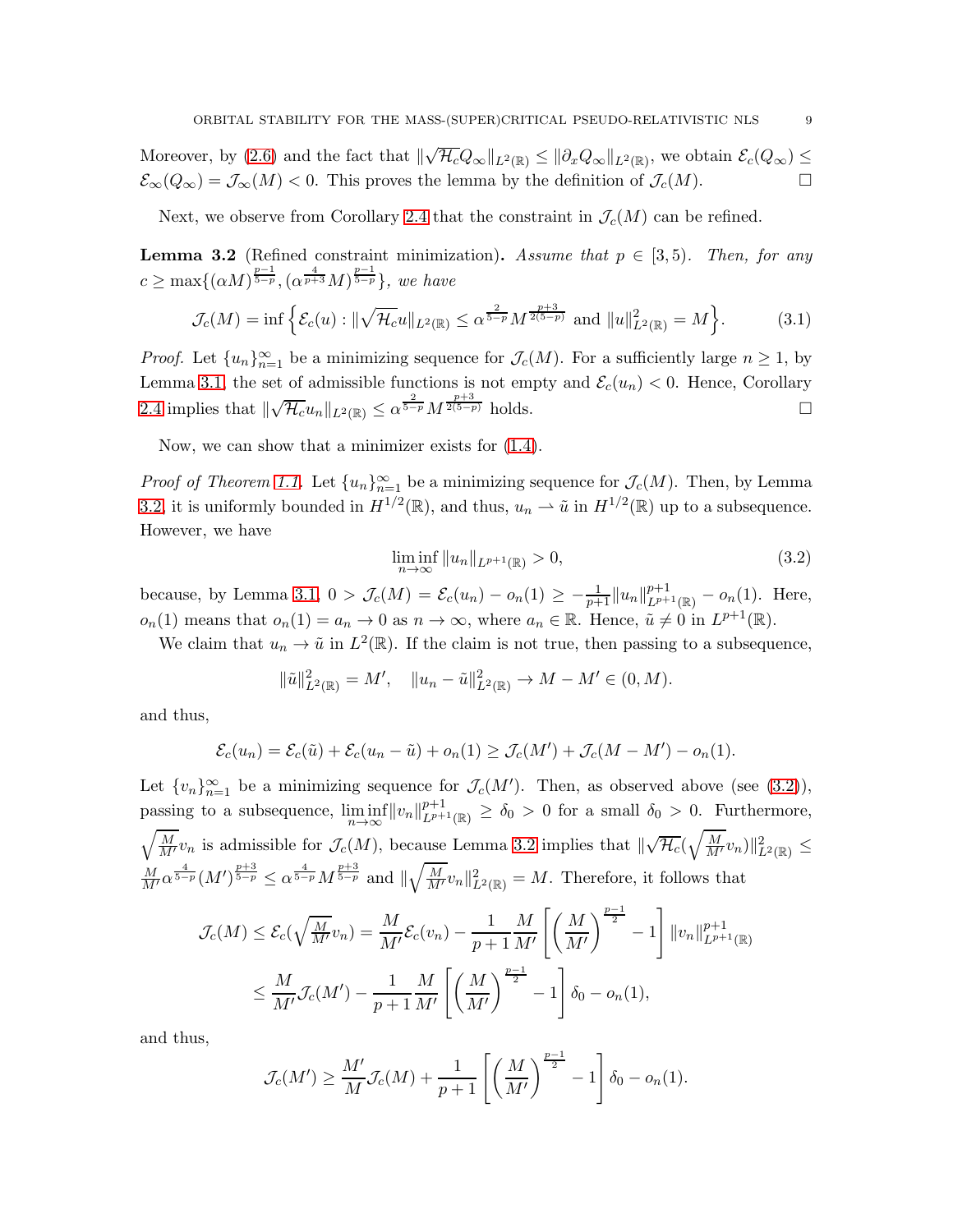Moreover, by switching the roles of  $M'$  and  $M - M'$ , we have

$$
\mathcal{J}_c(M - M') \ge \frac{M - M'}{M} \mathcal{J}_c(M) + \frac{1}{p+1} \left[ \left( \frac{M}{M - M'} \right)^{\frac{p-1}{2}} - 1 \right] \delta_0 - o_n(1)
$$

for sufficiently small  $\delta_0 > 0$ . In combination, we obtain

$$
\mathcal{J}_c(M) \ge \mathcal{J}_c(M) + \frac{1}{p+1} \left[ \left( \frac{M}{M'} \right)^{\frac{p-1}{2}} + \left( \frac{M}{M-M'} \right)^{\frac{p-1}{2}} - 2 \right] \delta_0 - o_n(1),
$$

which deduces a contradiction.

We now show that  $u_n \to \tilde{u}$  in  $H^{1/2}(\mathbb{R})$ , and the limit  $\tilde{u}$  is a minimizer for  $\mathcal{J}_c(M)$ . Indeed,  $\tilde{u}$  is admissible because  $u_n \to \tilde{u}$  in  $L^2(\mathbb{R})$ . Moreover, by applying the Gagliardo-Nirenberg inequality (Proposition [2.1\)](#page-4-1) to  $(u_n - \tilde{u})$ , we can show that  $u_n \to \tilde{u}$  in  $L^{p+1}(\mathbb{R})$ . Thus, owing to the weak lower semi-continuity of the kinetic energy, it follows that  $\mathcal{J}_c(M)$  $\mathcal{E}_c(u_n) + o_n(1) \geq \mathcal{E}_c(\tilde{u}) + \frac{1}{2}$  $\sqrt{\mathcal{H}_c}(u_n - \tilde{u})\|_{L^2(\mathbb{R})} + o_n(1)$ . By minimality, it is shown that  $\mathcal{E}_c(\tilde{u}) = \mathcal{J}_c(M)$  and  $u_n \to \tilde{u}$  in  $H^{1/2}(\mathbb{R})$ .

It remains to show that  $\tilde{u}$  is non-negative up to the phase shift, decreasing, and symmetric. Let  $\tilde{u}^*$  be the symmetric rearrangement of  $\tilde{u}$ . Then,  $\|\sqrt{\mathcal{H}_c}\tilde{u}^*\|_{L^2(\mathbb{R})} \le \|\sqrt{\mathcal{H}_c}\tilde{u}\|_{L^2(\mathbb{R})}$ , where the equality holds only if  $\tilde{u} = e^{i\theta} \tilde{u}^* (-x_0)$  for some  $\theta \in \mathbb{R}$  and  $x_0 \in \mathbb{R}$  (see [\[15,](#page-16-5) Appendix A] or the proof of [\[19,](#page-16-6) Proposition 2.1] for details). Moreover, we have  $\|\tilde{u}^*\|_{L^{p+1}(\mathbb{R})} = \|\tilde{u}\|_{L^{p+1}(\mathbb{R})}$ and  $\|\tilde{u}^*\|_{L^2(\mathbb{R})}^2 = \|\tilde{u}\|_{L^2(\mathbb{R})}^2 = M$ . Thus, symmetrization strictly decreases the energy, and a minimizer must be the symmetrization of itself.  $\Box$ 

#### 4. Non-relativistic limit: proof of Proposition [1.6](#page-3-0)

<span id="page-9-0"></span>In this section, we prove the non-relativistic limit. First, we show that relativistic minimizers are uniformly more regular according to a standard argument.

<span id="page-9-1"></span>**Lemma 4.1** (Elliptic regularity). Let  $p \in [3, 5)$ . Then, there exists  $c_0 \geq 1$  such that  $\sup ||Q_c||_{H^2(\mathbb{R})} < \infty$ , where  $Q_c$  is a minimizer constructed in Theorem [1.1.](#page-2-1)  $c \geq c_0$ 

*Proof.* Let  $c \geq c_0$  be a sufficiently large  $c_0 \geq 1$ . The implicit constants below are independent of  $c \ge c_0$ . Note that  $\mu_c \ge -\frac{p+1}{M} \mathcal{J}_{\infty}(M)$ , where  $\mu_c$  is the Lagrange multiplier for  $\mathcal{H}_c Q_c - Q_c^p = -\mu_c Q_c$ , since by Lemma [3.1,](#page-7-4)

<span id="page-9-2"></span>
$$
\mathcal{J}_{\infty}(M) \ge \mathcal{E}_c(Q_c) = \frac{1}{2} \|\sqrt{\mathcal{H}_c} Q_c\|_{L^2(\mathbb{R})}^2 - \frac{1}{p+1} \|Q_c\|_{L^{p+1}(\mathbb{R})}^{p+1}
$$
\n
$$
\ge \frac{1}{p+1} \int_{\mathbb{R}} (\mathcal{H}_c Q_c - Q_c^p) Q_c dx = -\frac{\mu_c}{p+1} \|Q_c\|_{L^2(\mathbb{R})}^2 = -\frac{M}{p+1} \mu_c. \tag{4.1}
$$

Hence, by Lemma [2.2](#page-5-1) and the claim,  $\|(\mathcal{H}_c + \mu_c)^{-1}f\|_{L^2(\mathbb{R})} \lesssim \|f\|_{H^{-1}(\mathbb{R})}$ . Thus, by Lemma [2.2](#page-5-1) and Lemma [3.2,](#page-8-0) we obtain

$$
||Q_c||_{\dot{H}^1(\mathbb{R})} = ||(\mathcal{H}_c + \mu_c)^{-1} Q_c^p||_{\dot{H}^1(\mathbb{R})} \lesssim ||Q_c^p||_{L^2(\mathbb{R})}
$$
  
\$\lesssim ||Q\_c||\_{H^{\frac{1}{2}}(\mathbb{R})}^p \lesssim (||\sqrt{\mathcal{H}\_c} Q\_c||\_{L^2(\mathbb{R})} + ||Q\_c||\_{L^2(\mathbb{R})})^p \le (\alpha^{\frac{2}{5-p}} M^{\frac{p+3}{2(5-p)}} + \sqrt{M})^p\$,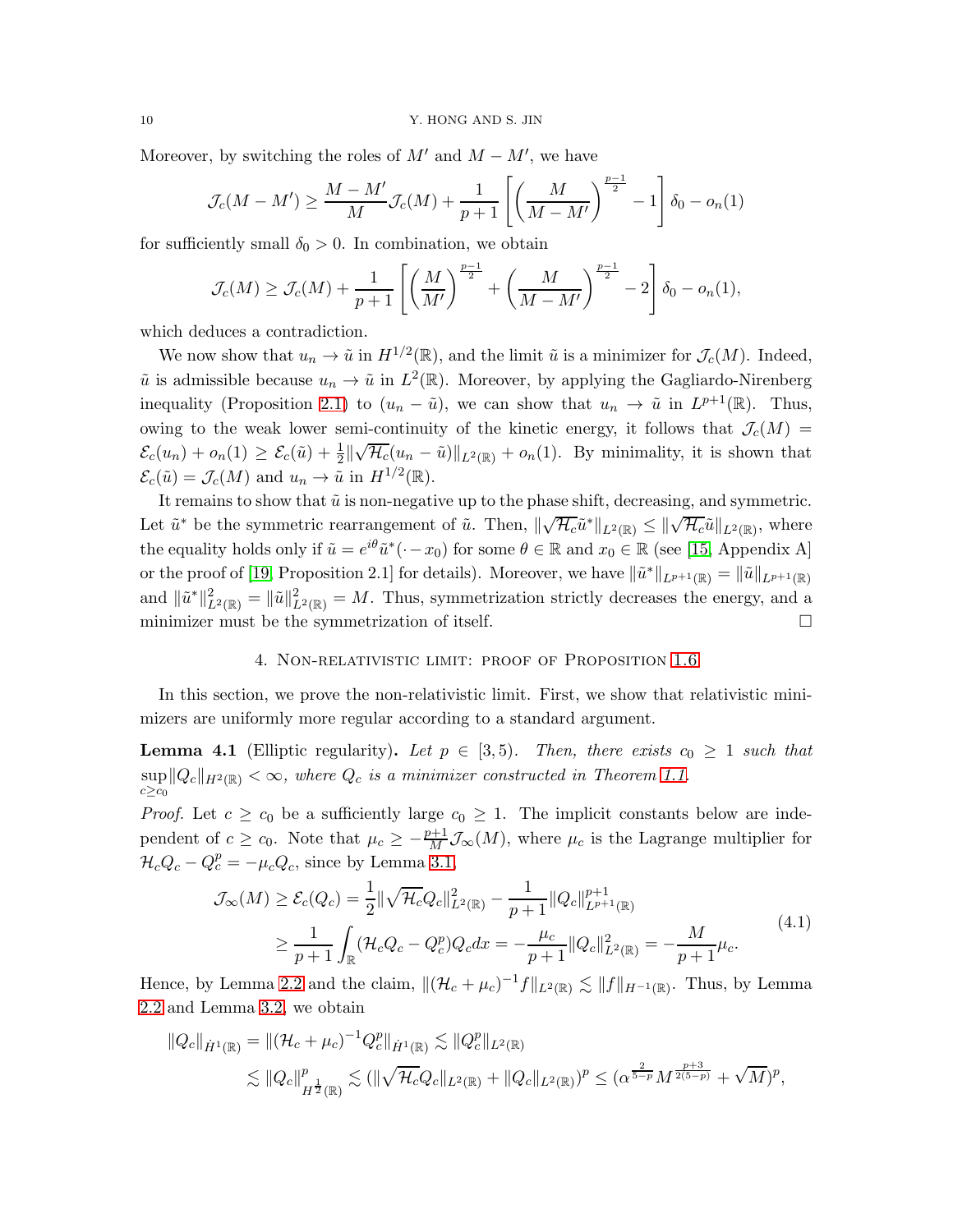and hence

$$
||Q_c||_{\dot{H}^2(\mathbb{R})} = ||(\mathcal{H}_c + \mu_c)^{-1} Q_c^p||_{\dot{H}^2(\mathbb{R})} \lesssim ||Q_c^p||_{\dot{H}^1(\mathbb{R})} \lesssim ||Q_c||_{L^{\infty}(\mathbb{R})}^{p-1} ||Q_c||_{\dot{H}^1(\mathbb{R})} \lesssim ||Q_c||_{H^1(\mathbb{R})}^p.
$$

*Proof of Proposition [1.6.](#page-3-0)* To prove the non-relativistic limit  $Q_c \to Q_\infty$  in  $H^1(\mathbb{R})$ , by the concentration-compactness property of the well-known variational problem  $\mathcal{J}_{\infty}(M)$  (see [\[16\]](#page-16-2)) and by the uniqueness of the minimizer  $Q_{\infty}$  (see [\[11\]](#page-15-11)), it is sufficient to show that  ${Q_c}_{c \geq c_0}$  is a minimizing sequence for  $\mathcal{J}_{\infty}(M)$ , where  $c_0 \geq 1$  is a large number chosen in Lemma [4.1.](#page-9-1) Indeed, we have

$$
\mathcal{E}_{\infty}(Q_c) = \mathcal{E}_c(Q_c) + \frac{1}{2} \left\{ \|\partial_x Q_c\|_{L^2(\mathbb{R})}^2 - \|\sqrt{\mathcal{H}_c} Q_c\|_{L^2(\mathbb{R})}^2 \right\},\
$$

but by the Plancherel theorem,

<span id="page-10-1"></span>
$$
\|\partial_x Q_c\|_{L^2(\mathbb{R})}^2 - \|\sqrt{\mathcal{H}_c} Q_c\|_{L^2(\mathbb{R})}^2 = \frac{1}{2\pi} \int_{\mathbb{R}} \left\{ |\xi|^2 - \left(\sqrt{c^2 |\xi|^2 + \frac{c^4}{4}} - \frac{c^2}{2}\right) \right\} |\hat{Q}_c(\xi)|^2 d\xi
$$
  

$$
= \frac{1}{2\pi} \int_{\mathbb{R}} \frac{|\xi|^4}{\sqrt{c^2 |\xi|^2 + \frac{c^4}{4} + \frac{c^2}{2} + |\xi|^2}} |\hat{Q}_c(\xi)|^2 d\xi
$$
(4.2)  

$$
\leq \frac{1}{2\pi c^2} \|\xi|^2 \hat{Q}_c\|_{L^2(\mathbb{R})}^2 = \frac{1}{c^2} \|Q_c\|_{\dot{H}^2(\mathbb{R})}^2.
$$

Thus, by Lemma [4.1,](#page-9-1)  $\mathcal{J}_{\infty}(M) \leq \mathcal{E}_{\infty}(Q_c) = \mathcal{E}_c(Q_c) + o_c(1) = \mathcal{J}_c(M) + o_c(1)$ , and Lemma [3.1](#page-7-4) proves that  ${Q_c}_{c \geq c_0}$  is a minimizing sequence for  $\mathcal{J}_{\infty}(M)$ . Here,  $o_c(1)$  means that  $o_c(1) = a_c \to 0$  as  $c \to \infty$ , where  $a_c \in \mathbb{R}$ .

Finally, by equation [\(4.2\)](#page-10-1) and the non-relativistic limit  $Q_c \to Q_\infty$  in  $H^1(\mathbb{R})$ , we prove that

$$
(\mu_c - \mu_{\infty})M = \mu_c ||Q_c||_{L^2(\mathbb{R})}^2 - \mu_{\infty} ||Q_{\infty}||_{L^2(\mathbb{R})}^2
$$
  
= 
$$
-||\sqrt{\mathcal{H}_c}Q_c||_{L^2(\mathbb{R})}^2 + ||Q_c||_{L^{p+1}(\mathbb{R})}^{p+1} + ||\partial_x Q_{\infty}||_{L^2(\mathbb{R})}^2 - ||Q_{\infty}||_{L^{p+1}(\mathbb{R})}^{p+1} \to 0.
$$

#### 5. Uniqueness: Proof of Theorem [1.3](#page-2-2)

<span id="page-10-0"></span>We establish the uniqueness of a pseudo-relativistic minimizer, provided that  $c \geq 1$  is sufficiently large. A key component is the property of the linearized operator

$$
\mathcal{L}_{\infty} = -\partial_x^2 - pQ_{\infty}^{p-1} + \mu_{\infty},
$$

where  $Q_{\infty}$  is a unique positive, symmetric, decreasing minimizer for  $\mathcal{J}_{\infty}(M)$ . We denote the set of collections of symmetric  $H^s(\mathbb{R})$  functions by  $H^s_{rad}(\mathbb{R})$ .

<span id="page-10-2"></span>**Lemma 5.1** (Weinstein [\[20\]](#page-16-4)). For  $p \in (1,5)$ , there exists  $C_0 > 0$  such that

$$
\langle \mathcal{L}_{\infty} v, v \rangle_{L^2(\mathbb{R})} \ge C_0 \|v\|_{H^1(\mathbb{R})}^2
$$

for all  $v \in H_{rad}^1(\mathbb{R})$  such that  $\langle v, Q_\infty \rangle_{L^2(\mathbb{R})} = 0$ .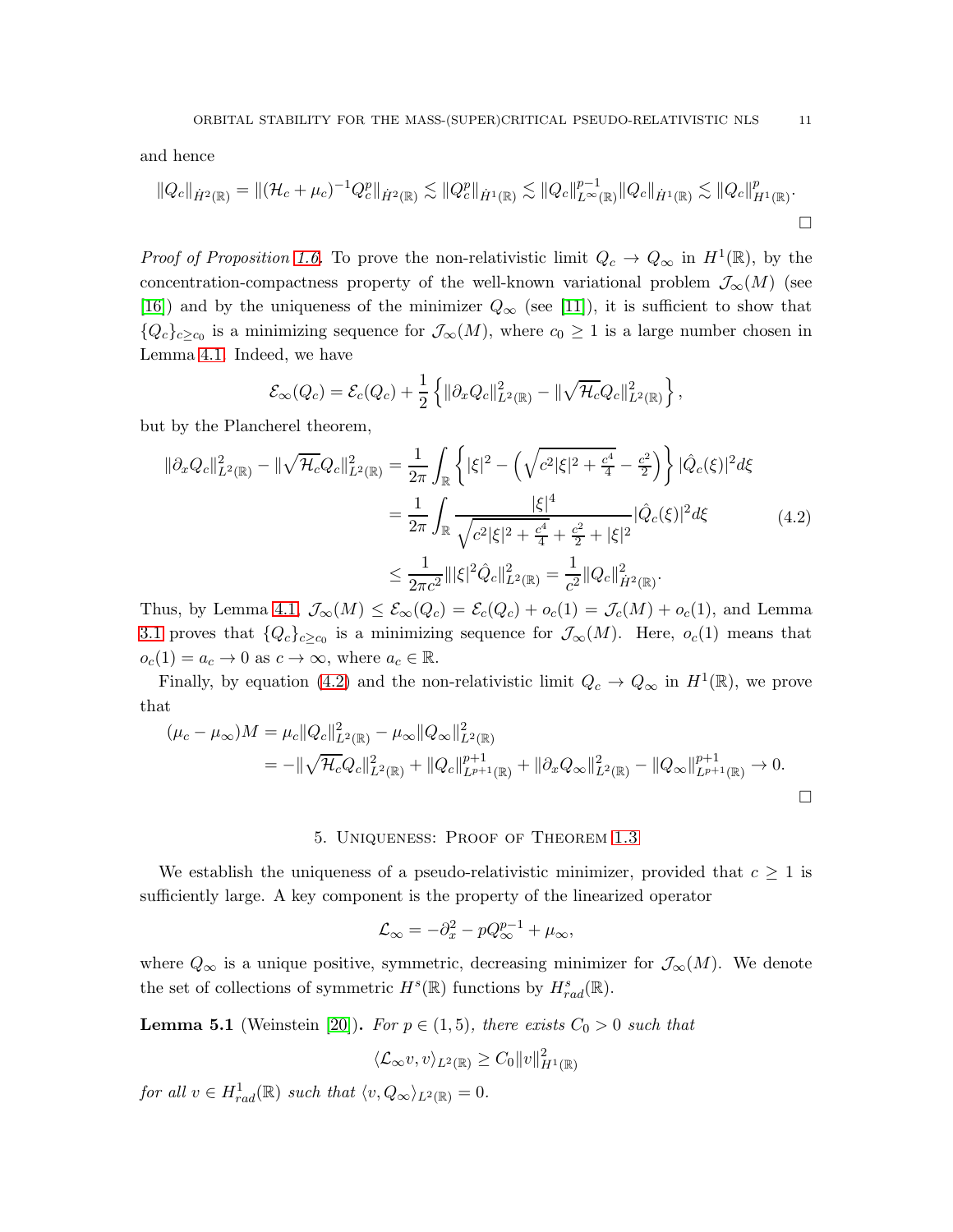We prove that a similar lower bound holds for the linearized operator

$$
\mathcal{L}_c = -\mathcal{H}_c - pQ_c^{p-1} + \mu_c,
$$

where  $Q_c$  is a minimizer for  $\mathcal{J}_c(M)$ .

<span id="page-11-0"></span>**Lemma 5.2.** If  $3 \leq p < 5$ , then there exists  $C > 0$ , independent of sufficiently large  $c \geq 1$ , such that

$$
\langle \mathcal{L}_c v, v \rangle_{L^2(\mathbb{R})} \ge C \|v\|_{H^{1/2}(\mathbb{R})}^2
$$

for all  $v \in H_{rad}^{1/2}(\mathbb{R})$  such that  $\langle v, Q_c \rangle_{L^2(\mathbb{R})} = 0$ .

Proof. It is sufficient to show that

<span id="page-11-1"></span>
$$
\langle \mathcal{L}_c v, v \rangle_{L^2(\mathbb{R})} \ge \tilde{C} \|v\|_{L^2(\mathbb{R})}^2 \tag{5.1}
$$

for all  $v \in H_{rad}^{1/2}(\mathbb{R})$ , such that  $\langle v, Q_c \rangle_{L^2(\mathbb{R})} = 0$ , where  $\tilde{C} > 0$  is a constant independent of sufficiently large  $c \geq 1$ . Indeed, if it is true but there is  $\{v_c\}_{c \geq c_0} \subset H_{rad}^{1/2}(\mathbb{R})$  such that  $\langle v_c, Q_c \rangle_{L^2(\mathbb{R})} = 0$ ,  $||v_c||_{H^{1/2}(\mathbb{R})} = 1$  but  $\langle \mathcal{L}_c v_c, v_c \rangle_{L^2(\mathbb{R})} \to 0$ , then by [\(5.1\)](#page-11-1),  $||v_c||_{L^2(\mathbb{R})} =$  $\tilde{C}^{-1}\langle \mathcal{L}_c v_c, v_c \rangle_{L^2(\mathbb{R})} \to 0$ , and thus  $v_c \to 0$  in  $H^{1/2}(\mathbb{R})$ . Thus, we have

$$
o_c(1) = \langle \mathcal{L}_c v_c, v_c \rangle_{L^2(\mathbb{R})} = \langle (\mathcal{H}_c + \mu_c) v_c, v_c \rangle_{L^2(\mathbb{R})} - p \langle Q_c^{p-1} v_c, v_c \rangle_{L^2(\mathbb{R})} \ge ||v_c||_{H^{1/2}(\mathbb{R})}^2 + o_c(1).
$$

which deduces a contradiction.

We suppose that  $c \geq 1$  is sufficiently large and define

<span id="page-11-2"></span>
$$
\lambda_c := \inf \left\{ \langle \mathcal{L}_c v, v \rangle_{L^2(\mathbb{R})} : v \in H_{rad}^{1/2}(\mathbb{R}), \ \|v\|_{L^2(\mathbb{R})} = 1, \ \langle v, Q_c \rangle_{L^2(\mathbb{R})} = 0 \right\}.
$$
 (5.2)

Let  $C_0$  be a constant in Lemma [5.1,](#page-10-2) and let  $\mu_{\infty}$  be the Lagrange multiplier for the elliptic equation for the non-relativistic minimizer  $Q_{\infty}$ . If  $\lambda_c \geq \frac{1}{2} \min\{C_0, \mu_{\infty}\}\)$ , then [\(5.1\)](#page-11-1) follows. We assume that  $\lambda_c < \frac{1}{2} \min\{C_0, \mu_\infty\}$ . Let  $\{v_{c,n}\}_{n=1}^\infty$  be a minimizing sequence for [\(5.2\)](#page-11-2). Then, it is uniformly bounded in  $H^{1/2}(\mathbb{R})$ . Hence,  $v_{c,n} \rightharpoonup \tilde{v}_c$  in  $H^{1/2}(\mathbb{R})$ .

If  $\tilde{v}_c \equiv 0$ , then

$$
\lambda_c + o_n(1) = \langle \mathcal{L}_c v_{c,n}, v_{c,n} \rangle_{L^2(\mathbb{R})}
$$
  
\n
$$
\geq \mu_c \|v_{c,n}\|_{L^2(\mathbb{R})}^2 - p \langle Q_c^{p-1} v_{c,n}, v_{c,n} \rangle_{L^2(\mathbb{R})}
$$
  
\n
$$
\geq \mu_c - o_n(1) = \mu_\infty - o_c(1) - o_n(1),
$$

which contradicts  $\lambda_c < \frac{\mu_{\infty}}{2}$  $\frac{\infty}{2}$ .

Suppose that  $\tilde{v}_c \neq 0$ . Then, by replacing  $\tilde{v}_c$  with its normalization  $\frac{\tilde{v}_c}{\|\tilde{v}_c\|_{L^2(\mathbb{R})}},$  but still denoted by  $\tilde{v}_c$ , we obtain a minimizer  $\tilde{v}_c$  for [\(5.2\)](#page-11-2). Then, because (5.2) is a two-constraint minimization problem,  $\tilde{v}_c$  must obey the linear elliptic equation

$$
\mathcal{L}_c \tilde{v}_c = \lambda_c \tilde{v}_c + \tilde{\lambda}_c Q_c
$$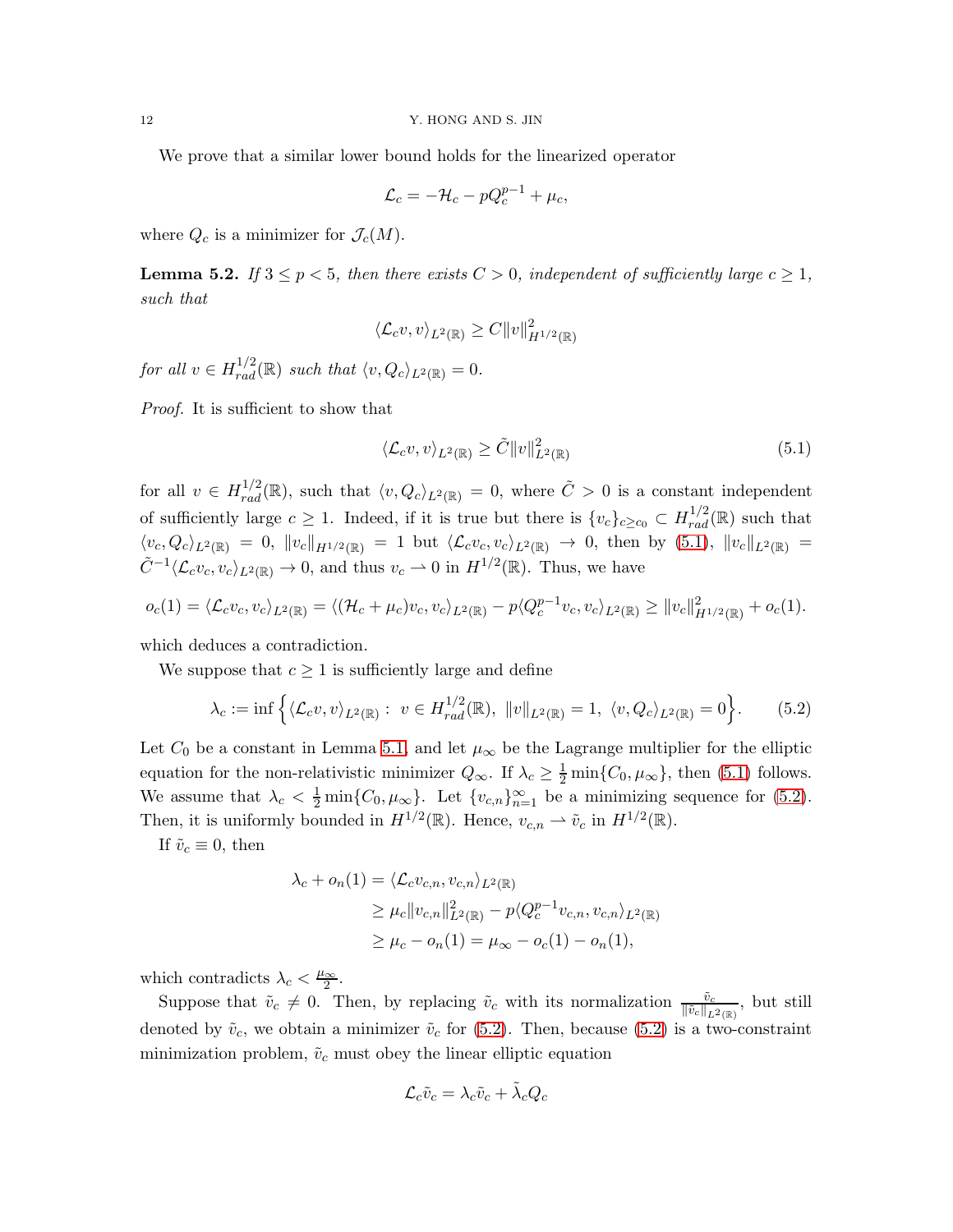for some Lagrange multipliers,  $\lambda_c$  and  $\tilde{\lambda}_c$ . Thus, by applying the standard elliptic regularity argument in the proof of Lemma [4.1,](#page-9-1) we can show that  $\sup_{c\geq 1} ||\tilde{v}_c||_{H^2(\mathbb{R})} \leq C'$ , where  $C'$  is independent of  $c \geq 1$ . Now, we let

$$
V_c = \tilde{v}_c - \frac{\langle \tilde{v}_c, Q_\infty \rangle_{L^2(\mathbb{R})}}{\|Q_\infty\|_{L^2(\mathbb{R})}^2} Q_\infty
$$
  
=  $\tilde{v}_c - \frac{\langle \tilde{v}_c, Q_c \rangle_{L^2(\mathbb{R})}}{M} Q_c - \frac{\langle \tilde{v}_c, Q_\infty - Q_c \rangle_{L^2(\mathbb{R})}}{M} Q_c - \frac{\langle \tilde{v}_c, Q_\infty \rangle_{L^2(\mathbb{R})}}{M} (Q_\infty - Q_c),$   
=  $\tilde{v}_c + R_c$ ,

because  $\langle \tilde{v}_c, Q_c \rangle_{L^2(\mathbb{R})} = 0$  and  $Q_c \to Q_\infty$  in  $H^1(\mathbb{R})$  by the non-relativistic limit (Proposition [1.6\)](#page-3-0). Here,  $R_c$  denotes a function that converges to zero in  $H^1(\mathbb{R})$  as  $c \to \infty$ . Then by [\(4.2\)](#page-10-1), Proposition [1.6,](#page-3-0) Lemma [5.1](#page-10-2) and the facts that  $\langle V_c, Q_\infty \rangle_{L^2(\mathbb{R})} = 0$  and  $\sup_{c \geq 1} ||\tilde{v}_c||_{H^2(\mathbb{R})} \leq C',$ we prove that

$$
C_0 \leq \frac{\langle \mathcal{L}_{\infty} V_c, V_c \rangle_{L^2(\mathbb{R})}}{\|V_c\|_{L^2(\mathbb{R})}^2} = \frac{\langle \mathcal{L}_c \tilde{v}_c, \tilde{v}_c \rangle_{L^2(\mathbb{R})} + o_c(1)}{\|\tilde{v}_c\|_{L^2(\mathbb{R})}^2 + o_c(1)} = \lambda_c + o_c(1).
$$

*Proof of Theorem [1.3.](#page-2-2)* For a contradiction, we assume that the variational problem  $\mathcal{J}_c(M)$ has two different minimizers  $Q_c$  and  $\tilde{Q}_c$ , which are non-negative, symmetric and decreasing, and that  $Q_c$  solves the Euler-Lagrange equation  $\mathcal{H}_cQ_c - Q_c^p = -\mu_cQ_c$  for some Lagrange multiplier  $\mu_c > 0$ . We decompose

$$
\tilde{Q}_c = \sqrt{1 - \delta_c^2} Q_c + \epsilon_c, \quad \epsilon_c \neq 0,
$$

where  $\langle \epsilon_c, Q_c \rangle_{L^2(\mathbb{R})} = 0$ . Note that

<span id="page-12-0"></span>
$$
\delta_c = \frac{1}{\sqrt{M}} \|\epsilon_c\|_{L^2(\mathbb{R})} \to 0,\tag{5.3}
$$

because  $M = \mathcal{M}(\tilde{Q}_c) = (1 - \delta_c^2)M + ||\epsilon_c||^2_{L^2(\mathbb{R})}$  and  $(1 - \sqrt{1 - \delta_c^2})^2M + ||\epsilon_c||^2_{L^2(\mathbb{R})} = ||\tilde{Q}_c - \tilde{Q}_c||^2$  $Q_c\Vert_{L^2(\mathbb{R})}^2 \to 0$  by the non-relativistic limit.

We introduce the functional

$$
\mathcal{I}_c(u) = \mathcal{E}_c(u) + \frac{\mu_c}{2}\mathcal{M}(u).
$$

 $\Box$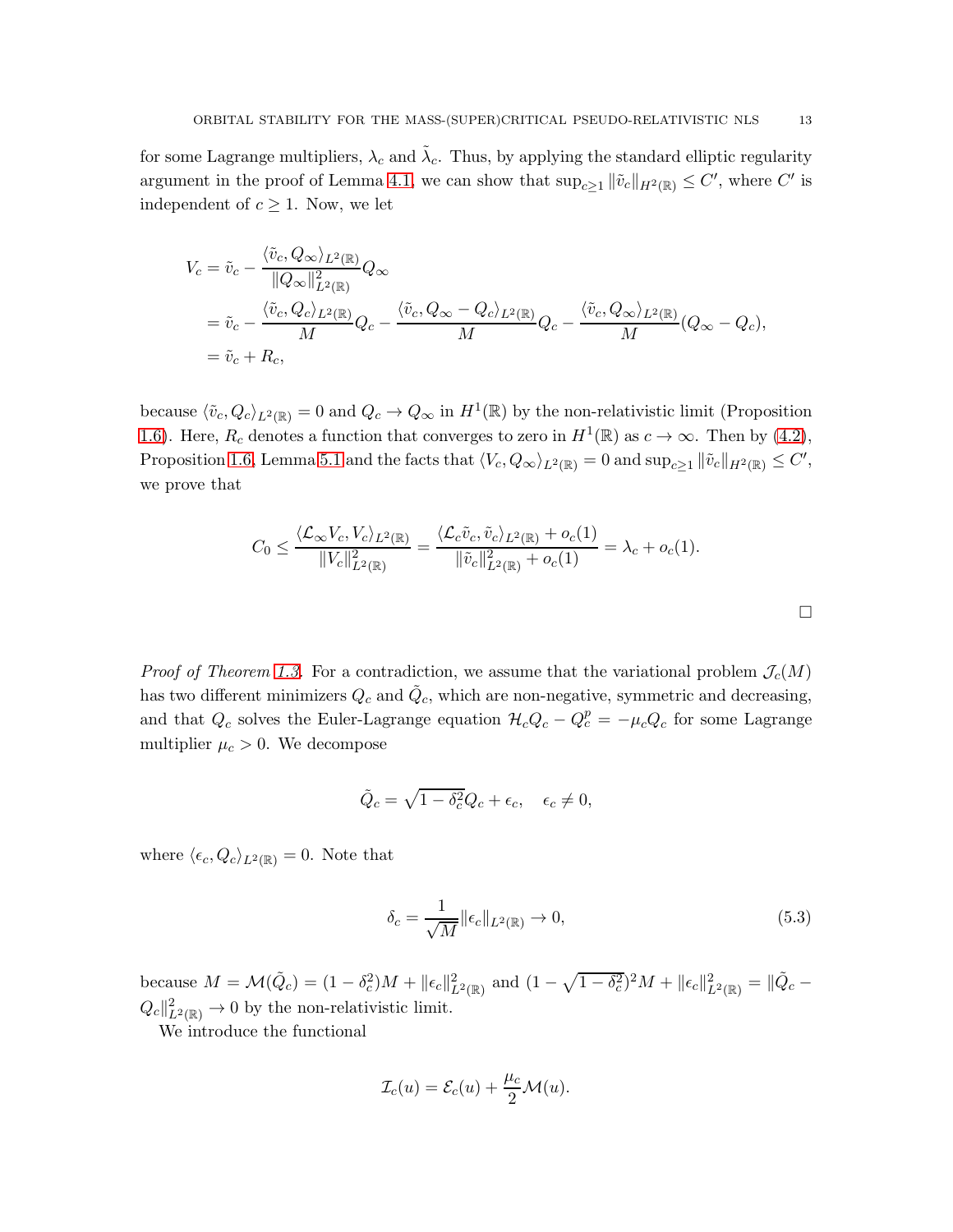Clearly, we have  $\mathcal{I}_c(Q_c) = \mathcal{I}_c(\tilde{Q}_c) = \mathcal{J}_c(M) + \frac{\mu_c}{2}M$ . Furthermore, by the uniform boundedness of  $Q_c$  and  $\tilde{Q}_c$ , we have

$$
\mathcal{I}_{c}(\tilde{Q}_{c}) = \frac{1}{2} || \sqrt{\mathcal{H}_{c} + \mu_{c}} (\sqrt{1 - \delta_{c}^{2}} Q_{c} + \epsilon_{c}) ||_{L^{2}(\mathbb{R})}^{2} - \frac{1}{p+1} || \sqrt{1 - \delta_{c}^{2}} Q_{c} + \epsilon_{c} ||_{L^{p+1}(\mathbb{R})}^{p+1}
$$
\n
$$
= \left\{ \frac{1 - \delta_{c}^{2}}{2} || \sqrt{\mathcal{H}_{c} + \mu_{c}} Q_{c} ||_{L^{2}(\mathbb{R})}^{2} - \frac{(1 - \delta_{c}^{2})^{\frac{p+1}{2}}}{p+1} || Q_{c} ||_{L^{p+1}(\mathbb{R})}^{p+1} \right\}
$$
\n
$$
+ \left\langle \sqrt{1 - \delta_{c}^{2}} (\mathcal{H}_{c} + \mu_{c}) Q_{c} - (1 - \delta_{c}^{2})^{\frac{p}{2}} Q_{c}^{p}, \epsilon_{c} \right\rangle_{L^{2}(\mathbb{R})}
$$
\n
$$
+ \frac{1}{2} \left\langle \mathcal{H}_{c} \epsilon_{c} - p (1 - \delta_{c}^{2})^{\frac{p-1}{2}} Q_{c}^{p-1} \epsilon_{c} + \mu_{c} \epsilon_{c}, \epsilon_{c} \right\rangle_{L^{2}(\mathbb{R})} + o_{c}(1) || \epsilon_{c} ||_{H^{1/2}(\mathbb{R})}^{2}.
$$

Then, by applying the equation  $(\mathcal{H}_c + \mu_c)Q_c - Q_c^p = 0$  to the first two lines, we write

$$
\mathcal{I}_{c}(\tilde{Q}_{c}) = \left\{ \frac{1}{2} \|\sqrt{\mathcal{H}_{c} + \mu_{c}} Q_{c}\|_{L^{2}(\mathbb{R})}^{2} - \left(\frac{(1 - \delta_{c}^{2})^{\frac{p+1}{2}}}{p+1} + \frac{\delta_{c}^{2}}{2}\right) \|Q_{c}\|_{L^{p+1}(\mathbb{R})}^{p+1} \right\} \n+ \left\langle (\sqrt{1 - \delta_{c}^{2}} - (1 - \delta_{c}^{2})^{\frac{p}{2}}) Q_{c}^{p}, \epsilon_{c} \right\rangle_{L^{2}(\mathbb{R})} \n+ \frac{1}{2} \left\langle \mathcal{H}_{c} \epsilon_{c} - p(1 - \delta_{c}^{2})^{\frac{p-1}{2}} Q_{c}^{p-1} \epsilon_{c} + \mu_{c} \epsilon_{c}, \epsilon_{c} \right\rangle_{L^{2}(\mathbb{R})} + o_{c}(1) \| \epsilon_{c} \|_{H^{1/2}(\mathbb{R})}^{2}
$$

Thus, it follows from [\(5.3\)](#page-12-0) that

$$
\mathcal{I}_c(\tilde{Q}_c) = \mathcal{I}_c(Q_c) + \frac{1}{2} \langle \mathcal{L}_c \epsilon_c + \mu_c \epsilon_c, \epsilon_c \rangle_{L^2(\mathbb{R})} + o_c(1) \|\epsilon_c\|_{H^{1/2}(\mathbb{R})}^2.
$$

<span id="page-13-0"></span>Then, the non-degeneracy of  $\mathcal{L}_c$  yields  $0 \geq \frac{C_0}{2} \|\epsilon_c\|_{H^{1/2}(\mathbb{R})}^2 + o_c(1) \|\epsilon_c\|_{H^{1/2}(\mathbb{R})}^2$ , which contradicts the fact that  $\epsilon_c \neq 0$ .

## Appendix A. Energy minimizer as a ground state

In this appendix, we show that although the energy minimizer  $Q_c$  constructed in Theorem [1.1](#page-2-1) is not a global minimizer, it can be still called a ground state in the sense that

$$
\mathcal{E}_c(Q_c) = \inf \left\{ \mathcal{E}_c(u) : \mathcal{E}_c|_{\mathcal{N}}'(u) = 0 \right\},\
$$

where  $\mathcal{N} = \{v \in H^{\frac{1}{2}}(\mathbb{R}) : \mathcal{M}(v) = M\}$ . Indeed, this was shown in [\[1\]](#page-15-0), but it is sketched here again for the sake of completeness.

We start with the following Pohozaev identity (see [\[8\]](#page-15-12)).

<span id="page-13-2"></span>**Lemma A.1** (Pohozaev identity). If  $u \in H^{\frac{1}{2}}(\mathbb{R})$  solves

<span id="page-13-1"></span>
$$
\mathcal{H}_c u - |u|^{p-1} u = -\mu u \tag{A.1}
$$

.

for some  $\mu > 0$ , then

$$
\frac{1}{2} \|\sqrt{\mathcal{H}_c}u\|_{L^2(\mathbb{R})}^2 - \frac{p-1}{2(p+1)} \|u\|_{L^{p+1}}^{p+1} + \frac{1}{4} \int_{\mathbb{R}} \frac{\sqrt{c^2 |\xi|^2 + \frac{c^4}{4} - \frac{c^2}{2}}}{\sqrt{\frac{1}{4} + \frac{|\xi|^2}{c^2}}} |\hat{u}(\xi)|^2 d\xi = 0.
$$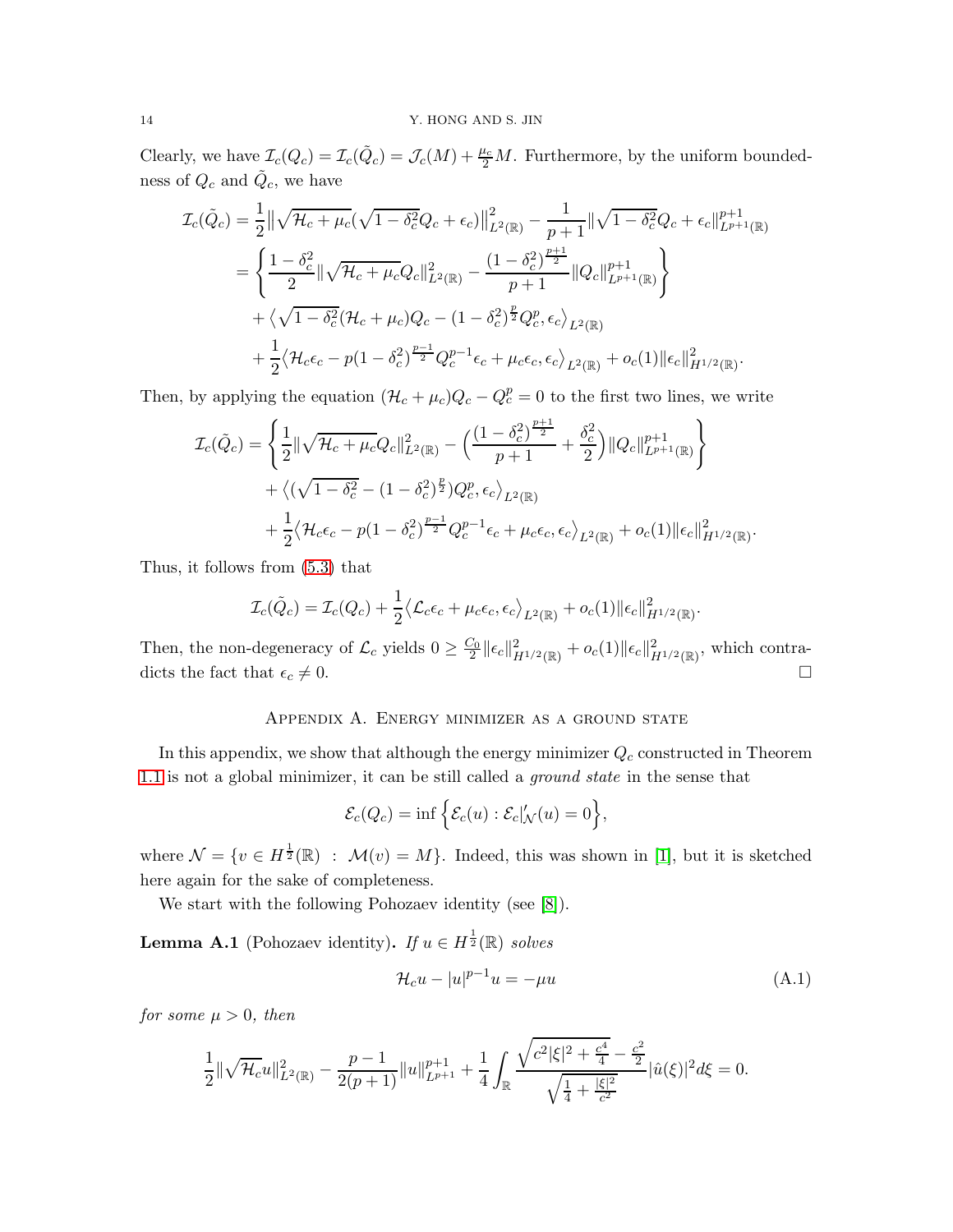Proof. The proof of the result was proved in [\[8\]](#page-15-12), but we briefly sketch of the proof for the convenience of the reader. We multiply  $u$  to the equation  $(A.1)$  and then integration by parts shows

<span id="page-14-0"></span>
$$
\|\sqrt{\mathcal{H}_c}u\|_{L^2(\mathbb{R})}^2 + \mu\|u\|_{L^2(\mathbb{R})}^2 - \|u\|_{L^{p+1}}^{p+1} = 0.
$$
 (A.2)

On the other hand, from the result of [\[8,](#page-15-12) Proposition 1.1], we see that  $u \in H^2(\mathbb{R})$  and  $|u| + |x\partial_x u| \leq C(1+|x|^2)^{-1}$ . Then, by the Plancherel theorem and elementary calculations, we observe that

$$
\left\langle \sqrt{-c^2 \partial_x^2 + \frac{c^4}{4}} u, x \partial_x u \right\rangle = \frac{d}{d\lambda} \Big|_{\lambda=1} \left\langle \sqrt{-c^2 \partial_x^2 + \frac{c^4}{4}} u, u(\lambda \cdot) \right\rangle
$$
  
\n
$$
= \frac{d}{d\lambda} \Big|_{\lambda=1} \frac{1}{2\pi} \int_{\mathbb{R}} \sqrt{c^2 |\xi|^2 + \frac{c^4}{4}} \hat{u}(\xi) \frac{1}{\lambda} \hat{u} \left(\frac{\xi}{\lambda}\right) d\xi
$$
  
\n
$$
= \frac{d}{d\lambda} \Big|_{\lambda=1} \frac{1}{2\pi} \int_{\mathbb{R}} \sqrt{c^2 |\xi|^2 + \frac{c^4}{4\lambda} \hat{u}(\sqrt{\lambda}\xi)} \hat{u} \left(\frac{\xi}{\sqrt{\lambda}}\right) d\xi
$$
  
\n
$$
= -\frac{c^4}{16\pi} \int_{\mathbb{R}} \frac{|\hat{u}(\xi)|^2}{\sqrt{c^2 |\xi|^2 + \frac{c^4}{4}}} d\xi
$$

and

$$
\left\langle \left( -\frac{c^2}{2} + \mu \right) u - u^p, x \partial_x u \right\rangle = \int_{\mathbb{R}} \frac{1}{2} \left( -\frac{c^2}{2} + \mu \right) x \partial_x (u^2) - \frac{1}{p+1} x \partial_x (u^{p+1}) dx
$$
  
= 
$$
\frac{1}{2} \left( \frac{c^2}{2} - \mu \right) ||u||_{L^2(\mathbb{R})}^2 + \frac{1}{p+1} ||u||_{L^{p+1}}^{p+1}.
$$

Hence, combining these with  $-\frac{c^4}{\sqrt{a^4}}$  $4\sqrt{c^2|\xi|^2 + \frac{c^4}{4}}$  $=\sqrt{c^2|\xi|^2+\frac{c^4}{4}}-\frac{c^2|\xi|^2}{\sqrt{c^2|\xi|^2}}$  $\sqrt{c^2|\xi|^2 + \frac{c^4}{4}}$ and using the equation [\(A.1\)](#page-13-1), we obtain

<span id="page-14-1"></span>
$$
-\frac{1}{2} \|\sqrt{\mathcal{H}_c}u\|_{L^2(\mathbb{R})}^2 - \frac{\mu}{2} \|u\|_{L^2(\mathbb{R})}^2 + \frac{1}{p+1} \|u\|_{L^{p+1}}^{p+1} + \frac{c^2}{2} \int_{\mathbb{R}} \frac{|\xi|^2 |\hat{u}(\xi)|^2}{\sqrt{c^2 |\xi|^2 + \frac{c^4}{4}}} d\xi = 0. \tag{A.3}
$$

Thus, by  $(A.2)$  and  $(A.3)$ , we prove the result.

Next, we prove that the local minimizer  $Q_c$  constructed in Theorem [1.1](#page-2-1) is a ground state.

Proposition A.2. Assume that  $p \in (3,5)$  and  $c \ge \max\{(\alpha M)^{\frac{p-1}{5-p}}, (\alpha^{\frac{4}{p+3}}M)^{\frac{p-1}{5-p}}, (\frac{M}{p-1})\}$  $\frac{M}{p-3}\big)^{\frac{p-1}{5-p}}\big\}.$ Then we have

$$
\mathcal{J}_c(M) = \inf \Big\{ \mathcal{E}_c(u) : \mathcal{E}_c |_{\mathcal{N}}'(u) = 0 \Big\},\
$$

where  $\mathcal{N} = \{v \in H^{\frac{1}{2}}(\mathbb{R}) : \mathcal{M}(v) = M\}.$ 

*Proof.* We assume on the contrary that there exists a critical point u for  $\mathcal{E}_c$  on N with  $\mathcal{E}_c(u) < \mathcal{J}_c(M)$ . Then  $u \in H^{\frac{1}{2}}(\mathbb{R})$  is a solution of

$$
\mathcal{H}_c u - |u|^{p-1} u = -\mu u
$$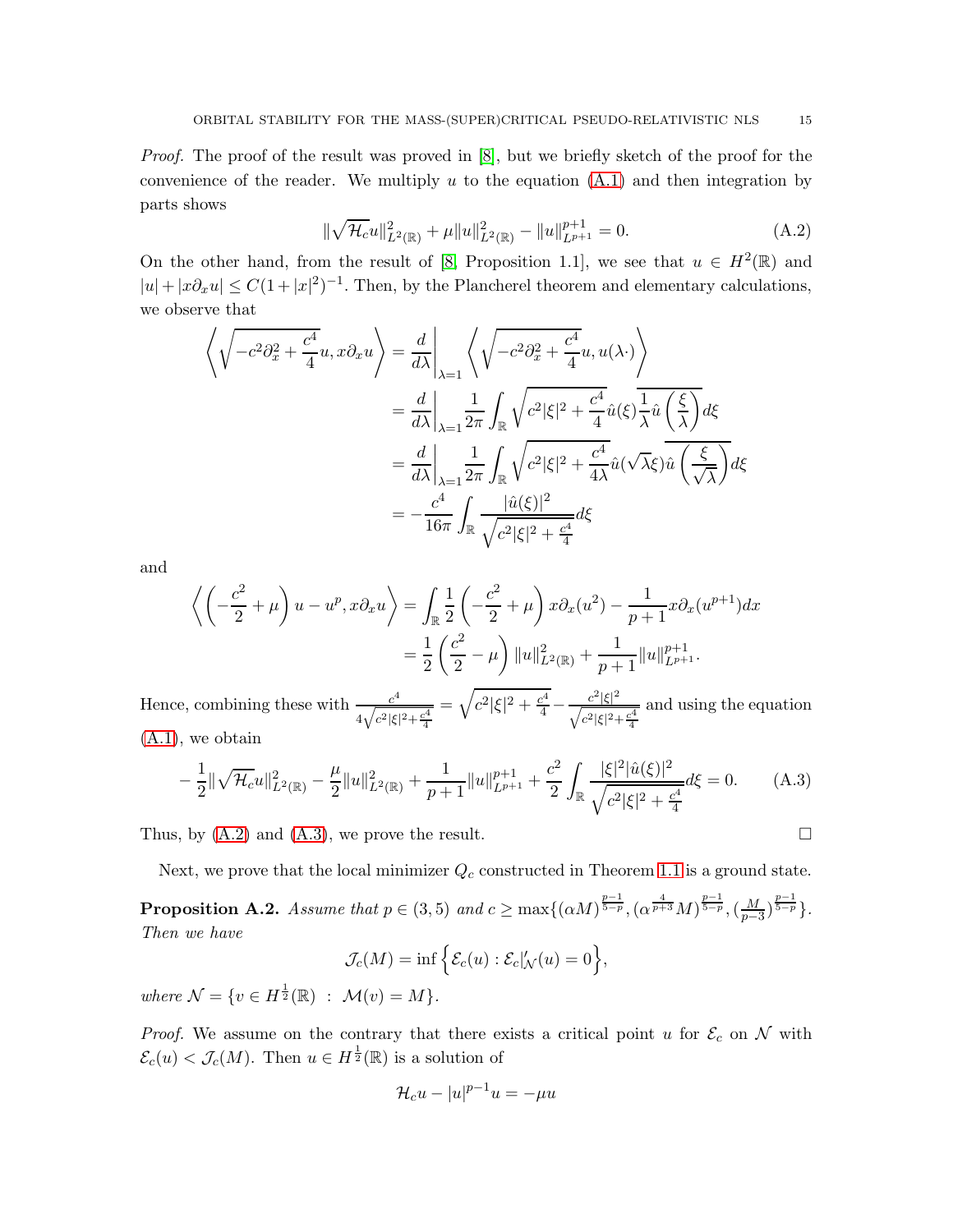for some  $\mu \in \mathbb{R}$ . We observe that by [\(4.1\)](#page-9-2) Lemma [3.1,](#page-7-4)  $\mu > 0$ . Then by Lemma [3.1](#page-7-4) and Lemma [A.1,](#page-13-2) we get

$$
0 > \mathcal{J}_c(M) > \mathcal{E}_c(u)
$$
  
\n
$$
= \frac{1}{2} ||\sqrt{\mathcal{H}_c}u||_{L^2(\mathbb{R})}^2 - \frac{1}{p+1} ||u||_{L^{p+1}(\mathbb{R})}^{p+1}
$$
  
\n
$$
= \frac{1}{2} \left(1 - \frac{2}{p-1}\right) ||\sqrt{\mathcal{H}_c}u||_{L^2(\mathbb{R})}^2 - \frac{c^2}{2(p-1)} ||u||_{L^2(\mathbb{R})}^2 + \frac{c^4}{4(p-1)} \int_{\mathbb{R}} \frac{|\hat{u}(\xi)|^2}{\sqrt{c^2 |\xi|^2 + \frac{c^4}{4}}} d\xi
$$
  
\n
$$
\geq \frac{p-3}{2(p-1)} ||\sqrt{\mathcal{H}_c}u||_{L^2(\mathbb{R})}^2 - \frac{c^2}{2(p-1)} ||u||_{L^2(\mathbb{R})}^2,
$$

From this and the assumption  $c \geq \left(\frac{M}{p-1}\right)$  $\frac{M}{(p-3)^{\frac{p-1}{5-p}}}$ , we have  $\|\sqrt{\mathcal{H}_c}u\|_{L^2(\mathbb{R})} \leq \sqrt{\frac{M}{p-1}}$  $\frac{M}{p-3}c \leq c^{\frac{p+3}{2(p-1)}},$ which implies that  $\mathcal{J}_c(M) \leq \mathcal{E}_c(u)$ .

#### **REFERENCES**

- <span id="page-15-7"></span><span id="page-15-0"></span>[1] J. Bellazzini, V. Georgiev and N. Visciglia, Long time dynamics for semi-relativistic NLS and half wave in arbitrary dimension, Math. Ann. 371 (2018), no. 1-2, 707–740.
- <span id="page-15-3"></span>[2] J. Bellazzini, N. Boussaïd, L. Jeanjean and N. Visciglia, Existence and stability of standing waves for supercritical NLS with a partial confinement, Comm. Math. Phys. 353 (2017), no. 1, 229–251.
- <span id="page-15-6"></span>[3] J.P. Borgna and D.F. Rial, Existence of ground states for a one-dimensional relativistic Schrödinger equation, J. Math. Phys. 53 (2012), no. 6, 062301, 19 pp.
- <span id="page-15-10"></span>[4] T. Boulenger, D. Himmelsbach and E. Lenzmann, Blowup for fractional NLS, J. Funct. Anal. 271 (2016), no. 9, 2569–2603.
- [5] T. Cazenave, *Semilinear Schrödinger equations*, Courant Lecture Notes in Mathematics, 10. New York University, Courant Institute of Mathematical Sciences, New York; American Mathematical Society, Providence, RI, 2003. xiv+323 pp.
- <span id="page-15-9"></span><span id="page-15-5"></span>[6] T. Cazenave and P. L. Lions, Orbital stability of standing waves for some nonlinear Schrödinger equations, Comm. Math. Phys. 85 (1982), no. 4, 549–561.
- <span id="page-15-12"></span>[7] W. Choi, Y. Hong and J. Seok, On critical and supercritical pseudo-relativistic nonlinear Schrödinger equations, Proc. Roy. Soc. Edinburgh Sect. A 150 (2020), no. 3, 1241–1263.
- <span id="page-15-1"></span>[8] R. Frank and E. Lenzmann, Uniqueness of non-linear ground states for fractional Laplacians in R, Acta Math. 210 (2013), no. 2, 261–318.
- [9] J. Fröhlich, B.L.G. Jonsson and E. Lenzmann, *Effective dynamics for boson stars*, Nonlinearity 20 (2007), no. 5, 1031–1075.
- <span id="page-15-4"></span>[10] K. Fujiwara, S. Machihara and T. Ozawa, Remark on a semirelativistic equation in the energy space, Discrete Contin. Dyn. Syst. 2015, Dynamical systems, differential equations and applications. 10th AIMS Conference. Suppl., 473–478.
- <span id="page-15-11"></span>[11] M.K. Kwong, Uniqueness of positive solutions of  $\Delta u - u + u^p = 0$  in  $\mathbb{R}^n$ , Arch. Rational Mech. Anal. 105 (1989), no. 3, 243–266.
- <span id="page-15-8"></span><span id="page-15-2"></span>[12] E. Lenzmann, Well-posedness for semi-relativistic Hartree equations of critical type, Math. Phys. Anal. Geom. 10 (2007), no. 1, 43–64.
- [13] E. Lenzmann, Uniqueness of ground states for pseudorelativistic Hartree equations, Anal. PDE 2 (2009), no. 1, 1–27.